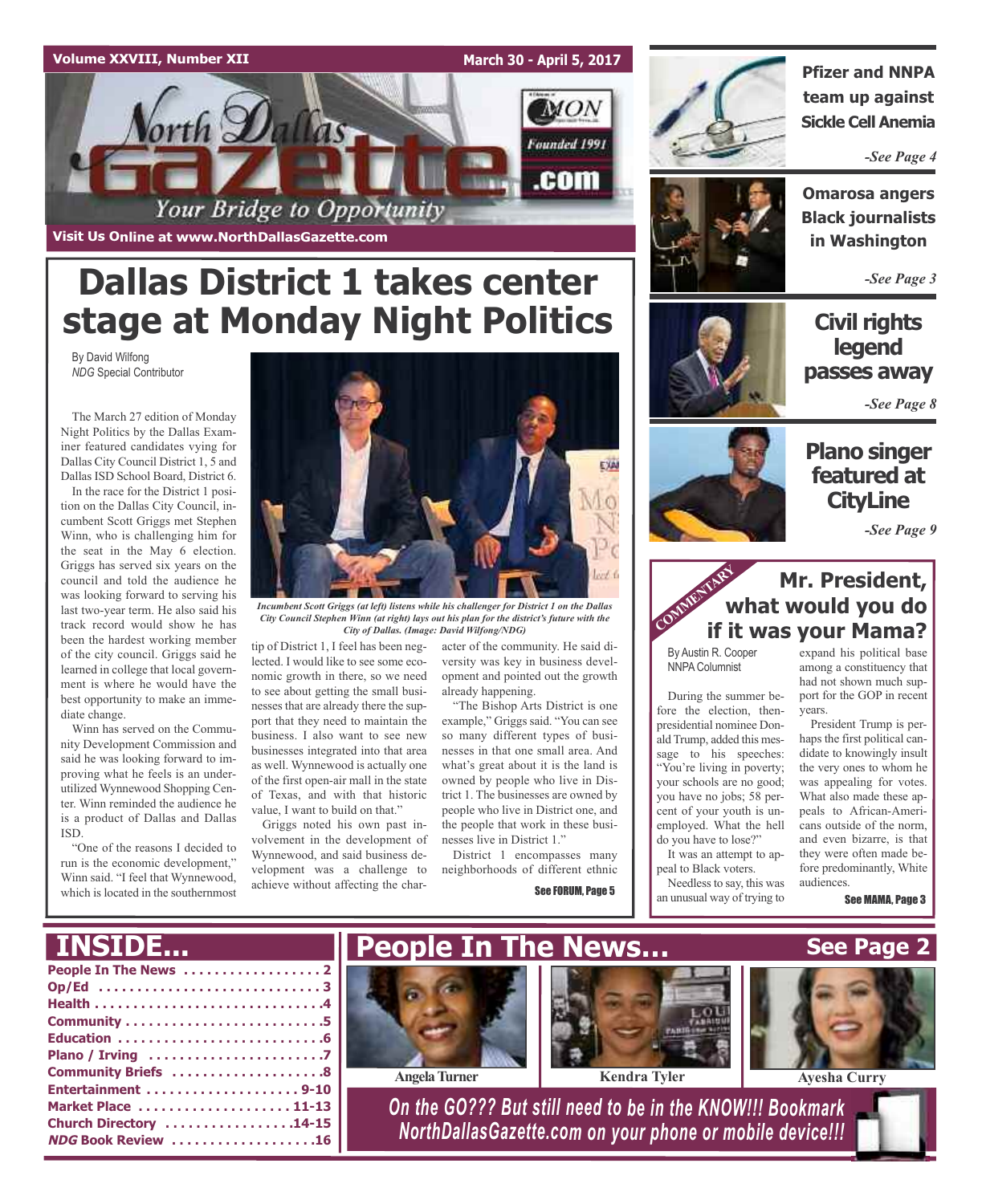#### **People in the News www.NorthDallasGazette.com**

## **Angela Turner**

(Black PR Wire) A. Turner Publishing is a Las Vegas, Nevada-based, blackowned magazine publishing company, founded by entrepreneur and native New Yorker, Angela Turner. A.Turner Publishing is the publisher of Curls, Twists, Coils & Kinks Magazine (CTCK), the hair care magazine specifically for textured/curly naturals. The magazine caters exclusively to the specific hair care needs of the textured hair community.

**How It Began** Growing up, Angela al-

## **Kendra Tyler**

By Terry Allen *NDG* Special Contributor

Local HR expert, Kendra Tyler was selected to manage a national effort to bring a major retail brand to DFW. Louis Vuitton will be opening its first Client Service Center in the Dallas-Ft. Worth area. The Louis Vuitton Client Service center is meant to provide support, answer client and consumer inquiries, and provide an exceptional experience with the Louis Vuitton Luxury brand.

*NDG* Special Contributor



ways loved magazines – she is a self-proclaimed magazine junkie. It was always her dream to become a journalist and she pursued that path earlier in her career. Angela attended CUNY-

Terry Allen recently spoke with Kendra Tyler, a Dallas native, who currently serves as the Human Resource Manager of the Louis Vuitton Client Service Center in Irving. Kendra attended local Dallas high school,

City University of New York, completed her internship at CNN – New York and later graduated from Connecticut School of Broadcasting and Journalism.

Her first taste of the magazine business began when she worked for New Jersey Goodlife Magazine, a family owned New Jersey based publication. Angela moved back to New York to work for Colgreene Broadcasting Group as their News Anchor/News Director at WHUC/WRVW radio stations. She later became a licensed cosmetologist in Pennsylvania and owned a salon in Philadelphia for 5

Justin F. Kimball and later attended the prestigious Dillard University – a private and accredited Historically Black University located in New Orleans, Louisiana. She continued her educational pursuits by earning her MBA from Northwood University in 2013 and received Cum Laude honors. Through her 18 years of service as a Human Resources Professional, Kendra has learned the importance of giving back while also remembering to pay it forward. As she shared in her interview with *NDG. What is your vision for your job? My current vision*

from the necessity to fill a void in the textured/curly hair community because there were no magazines that catered to the needs of this specific niche market. In 2013 Curls, Twists, Coils & Kinks Magazine was born and the 1st issue was published in March 2015. It is her mission to make this publication the authoritative resource guide for all ethnicities with textured/curly hair. There are countless news stories about children being harassed and even suspended from school, just for wearing their hair in its

natural state. Angela's goal

CTCK Magazine came

years.

*as a Human Resources Manager is to staff the Dallas Client Service center with a diverse candidate pool who can grow to serve as leaders within not only the luxury brand, but the community as well. Through targeting millennials who I believe can help to bridge the professional gap between generations, I've learned to recognize the importance of giving young professionals an opportunity to showcase their potential.*

*What makes you stand out from other HR professionals? I refuse to believe HR is just Black-and-white. Sometimes it can also be*

is to empower and inspire youth of color and all with textured hair, to rock their natural hair, with confidence by showing them positive examples and role models who look just like them. It is necessary that we teach children that they have the right to express themselves, they are beautiful just the way they are and to stand strong when being ridiculed or harassed for wearing their hair in its natural state.

There are countless news stories about children being harassed and even suspended from school, just for wearing their hair in its natural state. Angela's goal is

*grey and when that grey arrives, it is imperative to resolve the issue with consistency in mind. By trying to create a fun and fashionable work environment at the CSC, I hope that it will encourage an atmosphere that Advisors and employees develop a passion for their career – I feel as though we should love our professions so much, it does not feel like*

*What do you do outside of LV that contributes to work/life balance? Work balance for me comes from giving back to my community. I enjoy giving back any way that I can. I am very ac-*

*work!*

to empower and inspire youth of color and all with textured hair, to rock their natural hair, with confidence by showing them positive examples and role models who look just like them. It is necessary that we teach children that they have the right to express themselves, they are beautiful just the way they are and to stand strong when being ridiculed or harassed for wearing their hair in its natural state.

#### **Future goals include continuing to give back**

To give back to her community and help other start-

#### See TURNER, Page 8

*tive in my church, CBC – Church of the Blood Covenant , Dallas, Texas). It is a small church in Oak Cliff, but we are always trying to better our community. For example last year we feed 250 families for Thanksgiving. I headed up that ministry for 2015.*

*What have you volunteered forin the past? Feeding the hungry is my passion. I volunteer anytime that I can. Homeless is a problem that plagues our nation. My Mother headed up that ministry at our church when I was growing*

#### See TYLER, Page 7

## **Ayesha Curry**

Ayesha Curry, cookbook author, social media maven, mother of two and wife to NBA superstar Stephen Curry, returns to Food Network this spring with a new season of all-new episodes in Ayesha's Home Kitchen, premiering Sunday, April 30 at 11:30 a.m.

Life can get pretty hectic taking care of two young children and balancing a career and family time, so it is very important to Ayesha that she continue the traditions she started since moving to the west coast – inviting family and friends over to join her in the kitchen as they help cook some of her favorite meals. Join Ayesha



through six half-hour episodes as she showcases quick and tasty recipes perfect for any get-together.

"It was clear early on that Ayesha would resonate with Food Network's television and digital audience," said Kathleen Finch, Chief Programming Content and Brand Officer, Scripps Networks Interactive. "From

her passion for food and family to how her own loyal following increasingly craved more of what she had to share, we are looking forward to all that's in store for Ayesha's Home Kitchen."

"Being able to enjoy time in the kitchen serving up delectable meals and laughs with family and friends defines many of my happiest moments," said Curry. "In Ayesha's Home Kitchen sharing these special moments, along with tasty, easy recipes that I hope bring delicious joy to others, is a real dream come true."

The season opens with a creative twist on some taco night favorites, taking a grocery store staple – the rotisserie chicken – and jazzing it up to create a Pulled Chicken Taco.

When Ayesha decides she wants breakfast for dinner, she just calls it brinner. Ayesha is starting this party off right with a Frozen Mint Mocha Frappe Cocktail, and Bacon Breakfast Bread Pudding Cups. Ayesha also has a simple hack to turn premade cinnamon roll dough into Cinnamon Roll Stuffed Pears with Cinnamon Clove Icing.

Discover Ayesha's favorite recipes and learn more about her cooking influences and family at FoodNetwork.com/Ayesha. Join the conversation using #AyeshasHomeKitchen.



*2 | March 30 - April 5, 2017 | North Dallas Gazette*

*For the 411 in the community, go to www.northdallasgazette.com*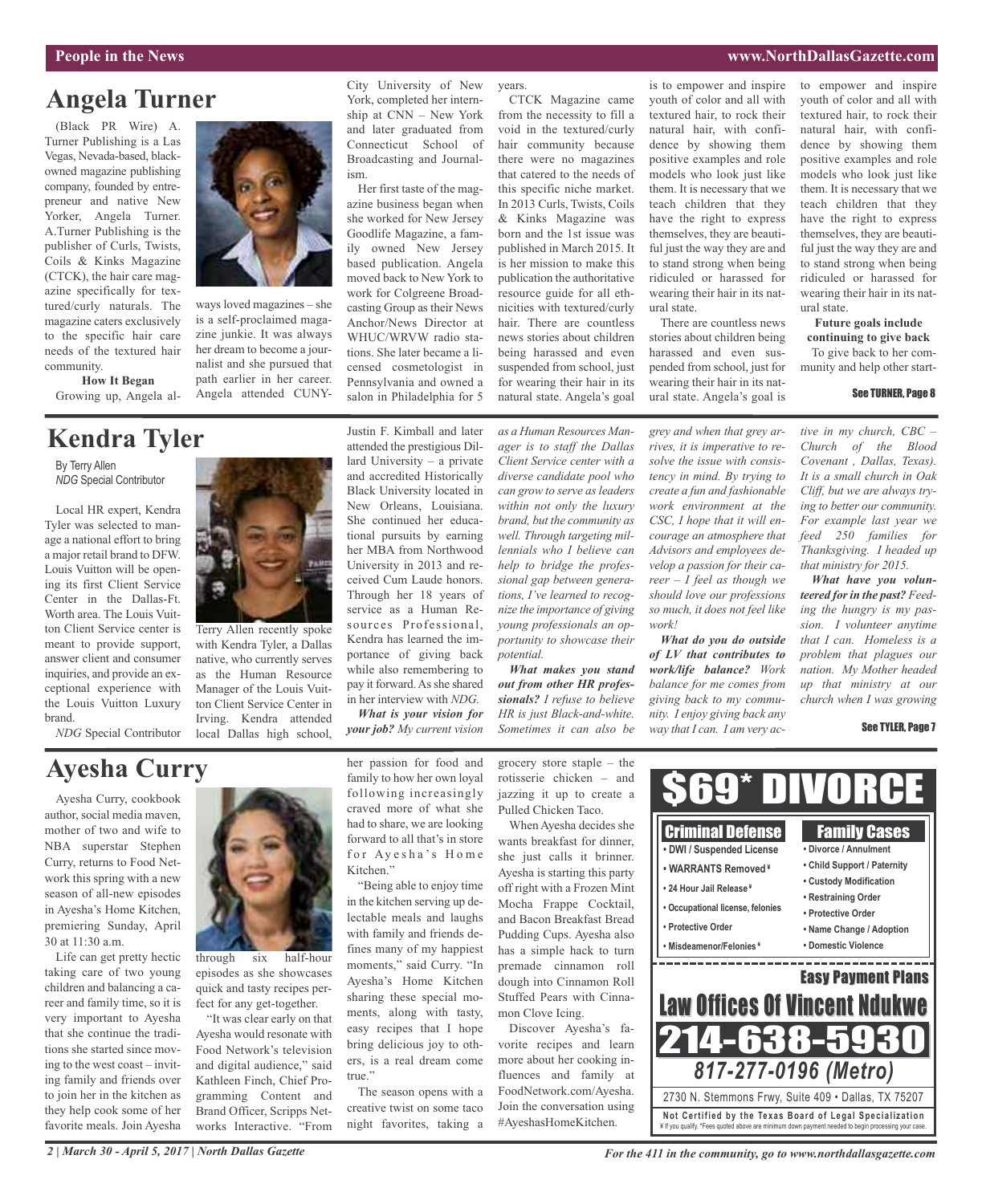#### **www.NorthDallasGazette.com Op-Ed**



*North Dallas Gazette assumes no responsibility for unsolicited material and reserves the right to edit and make appropriate revisions.*

> *"Do what you say you are going to do ... when you say you are going to do it.*

**Publisher's Office:** publisher@northdallasgazette.com

**Sales Department:** marketing@northdallasgazette.com 972-509-9049

## **Editorial Department:**

editor@northdallasgazette.com

## **Online:**

www.NorthDallasGazette.com www.twitter.com/NDGEditor www.facebook.com/NorthDallasGazette www.pinterest.com/NDallasGazette www.instagram.com/NorthDallasGazette

## STAFF

**Chairman Emeritus** *Jim Bochum 1933 – 2009*

**Religious/ Marketing Editor**

**Editor** *Ruth Ferguson*

**Published By** *Minority Opportunity News, Inc.*

> **Web Master** *Todd Jones*

**Special Projects Manager** *Edward Dewayne "Preacher Boy"Gibson, Jr. James C. Allen*

**Community Marketing** *Nina Garcia Nadina Davis*

#### **Advisory Board:**

*John Dudley Myrtle Hightower Fred Moses Annie Dickson Cecil Starks Willie Wattley Coty Rodriguez-Anderson B. J. Williams Denise Upchurch Barbara Simpkins, ADVISORY BOARD SECRETARY*

*David Wilfong* **Production** *Margaret Freelon*

*David Wilfong*

#### **Advisory Board Committees:**

*Public Relations Planning and Implementation* Cecil Starks, CHAIRPERSON

*Business Growth Referral* John Dudley, CHAIRPERSON

*Program Policy Development* Annie Dickson, Chairper

*Quality Assurance* Myrtle Hightower, CHAIRPERSON Coty Rodriguez

**Omarosa shocks, angers NNPA publishers by walking out of 'Black Press Week' Breakfast**

By Hazel Trice Edney

(TriceEdneyWire.com) – Omarosa Manigault, President Donald Trump's director of communications for public liaison, walked out of a breakfast meeting she had requested to attend, hosted by the National Newspaper Publishers Association (NNPA) last week after disputing the accuracy of a story written by this reporter in January.

The sudden move by the minister and reality star clearly shocked NNPAmembers and their guests in the March 23 meeting; especially since Manigault had called the chair of the historic group the night before and "asked to attend", according to NNPA Chair Denise Rolark Barnes. Plus, during opening remarks, Manigault had praised Black journalists for historically asking "the tough

and do new things….

**Monday Night Politics highlights an energetic Dallas City Council District 8 race** Interesting assessment of the last "Monday Night

---- Anonymous

#### questions".

Manigault became agitated after this reporter asked a question following up on a story published under her byline for the Trice Edney News Wire Jan. 8. The story quoted civil rights lawyer Barbara Arnwine as stating that Manigault promised the "first interview" with Trump to NNPA President Benjamin Chavis during a Jan. 4Trump transition team meeting with

Black leaders.

**The sticking point** Manigault doesn't dispute having promised the interview. However, she was incensed because the story said she promised Chavis "the first" interview.

In context, the Jan. 8 story reports:

'"Manigault's promise of the interview was disclosed

#### See Omarosa, Page 5

## **NDG Readers Sound Off**

**More than 3,400 Southern Dallas residents participate in Dwaine Caraway's virtual Town Hall meeting** Like him or hate him, it

has to be recognized that Dwain is not afraid to try

## **MAMA,** continued from Page <sup>1</sup>

After reviewing the president's first budget proposal, titled "America First: A Budget Blueprint to Make America Great Again," his question of "What the hell do you have to lose?" can now be more broadly posed beyond African-Americans. Based on his fiscal priorities, many Americans, including a significant number of those who voted for him, stand to lose a great deal. Unfortunately for some, Hell might seem like a better alternative than trying to survive under some of the president's proposed cuts.

Take, for example, the "Meals on Wheels" Program. The president's budget identified steep cuts in numerous domestic programs. It calls for the elimination of a key program that Meals on Wheels groups depend on: a \$3 billion program—community development block grants (CDBG)—that began under the Ford administration to combat poverty by giving states and cities greater flexibility in how to combat poverty.

Therefore, pain and hardship will be felt if Congress enacts the cuts. Meals on Wheels delivers food to individuals at home who are unable to purchase or prepare their own meals. The name is often used generically to refer to home-delivered meal programs, not all of which are actually named "Meals on Wheels."

Research has shown that home-delivered meal programs significantly improve diet quality, increase nutrient intakes and improve the quality of life among recipients. The program also reduces government expenditures by reducing the need of recipients to use hospitals, nursing homes or other expensive community-based services.

Mick Mulvaney, the new director of the Office of Management and Budget recently stated, "We can't spend money on programs just because they sound good…to take the federal money and give it to the states and say, 'Look we want to give you money for programs that don't work.""

Politics". Thanks for the reportage.

I am not too sure that I want to see Atkins or Caraway again as elected Dallas officials. Both showed to much of their "behinds" in their last terms in office. But who knows…an electorate that can elect a D.

Trump to president is capable of who knows what. If voters will believe and elect Trump, who will they not elect?

*--Anonymous*

**To share your opinion visit NorthDallasGazette.com**

Try telling someone, who is no longer experiencing hunger pains due to Meals on Wheels, that the program does not work. President Trump is

blessed to have never gone hungry a day in his life. However, I wish that he would visit with 56-year-old Linda Preast in Macon, Georgia.

During a recent interview on "CBS Evening News," Ms. Preast was asked if she was surprised by the spending cuts to Meals on Wheels being proposed by the president. She replied, "Yeah, because I was told—I was under the [impression] that he was going to help us." The reporter then asked, "What would you tell him to convince him not to cut the program?" Ms. Preast responded, "What if it was your mama?"

Ms. Preast, who is White, poor and confined to a wheelchair due to a stroke, signed up for Meals on Wheels two years ago. Last November, she, like a majority of Macon residents, voted for President Trump. According to Robert A.

Caro, the author of "The

Passage of Power: The Years of Lyndon Johnson," the President Johnson loved the phrase "War on Poverty." From personal knowledge, he knew that the causes of poverty stem from a "lack of education and training, in a lack of medical care and housing, in a lack of decent communities in which to live." These were, to President Johnson, real-life foes. Poverty in America is Democratic, Republican, independent and nonvoting.

It is my hope that the 45th president will learn from his predecessor and find the compassion to use the bully pulpit to alleviate, and not compound, the pain currently being experienced by so many Americans, many who supported the president as well as many who did not.

So, Mr. President, what if it was your mama?

*Austin R. Cooper, Jr., serves as President of Cooper Strategic Affairs, Inc., which provides legislative, political and communications counsel in Washington, D.C., for governmental, nonprofit and for profit organizations.*

*The North Dallas Gazette, formerly Minority Opportunity News, was founded in July 1991, by Mr.Jim Bochum and Mr.Thurman R. Jones. North Dallas Gazette is a wholly owned subsidairy of Minority Opportunity News, Inc.*

*Shirley Demus Tarpley*

## **Contributing Writers**

## *Jackie Hardy Terri Schlichenmeyer Nicole Scott Hope Oriabure-King*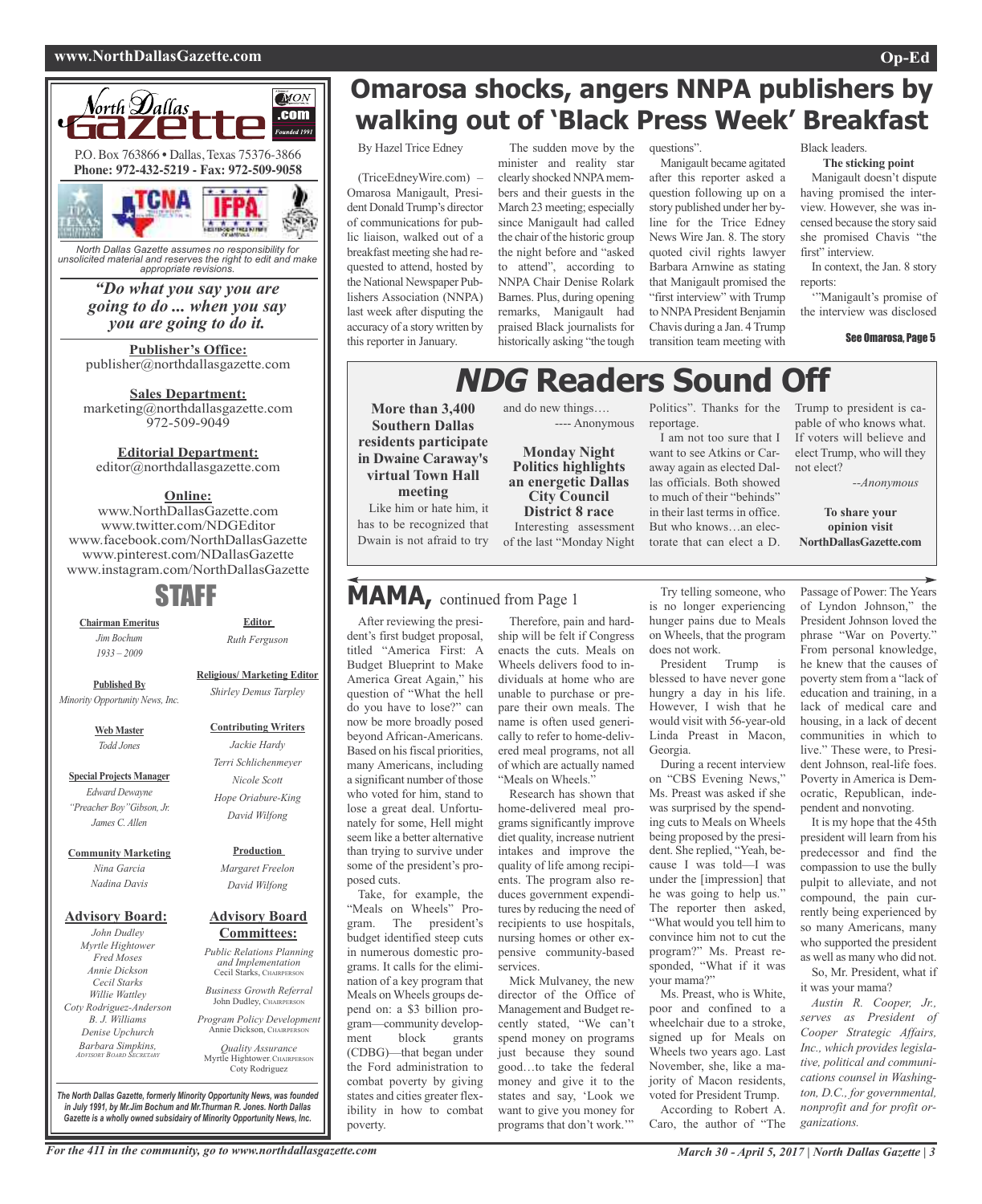## **Pfizer and the National Newspaper Publishers Association collaborate to raise awareness of Sickle Cell Disease and need for improved patient care**

NEW YORK, NY – Pfizer Inc. (NYSE:PFE) and the National Newspaper Publishers Association (NNPA), a trade association of more than 200 African-American–owned community newspapers from around the United States, are collaborating to raise awareness of sickle cell disease, a lifelong and debilitating genetic disorder that affects red blood cells.

People with rare diseases, like sickle cell disease, have unique and complex challenges. The first initiative under the collaboration will be a national poll, conducted in partnership with Howard University's Interdiscipli-



nary Research Team in Washington, DC. The goal is to assess the awareness of sickle cell disease, the challenges of living with the disease, and the importance of clinical trial participation in helping researchers succeed in developing potential new treatments. In a review of 174 sickle cell disease trials,

difficulty enrolling patients was the stated cause in nearly half of the 30% of the trials that were terminated early.

"This collaboration with Pfizer provides an opportunity for NNPA to inform and educate the readers of our 211-member Black-owned newspapers in more than 70

markets across the country on sickle cell disease, an often misunderstood disease that has a profound impact on the health and well-being of those affected," said Dr. Benjamin F. Chavis, Jr., NNPA President. "Together with Pfizer, we look forward to providing sickle cell disease education that can underscore the importance of improving quality of care in the community."

Sickle cell disease is the most common inherited blood disorder in the United States, affecting nearly 100,000 Americans. Although it affects many different ethnic groups, the majority of people with sickle

cell disease are of African descent. In the United States, sickle cell disease occurs in approximately 1 out of every 365 African-American births. Access to care and delivery of innovative treatments prove to be among the most significant challenges faced by people living with sickle cell disease in America.

"At Pfizer, we are committed to delivering lifechanging therapies to people living with rare diseases, like sickle cell disease," said Kevin Williams, Chief Medical Officer for Pfizer's Rare Disease unit. "Our commitment also goes beyond clinical research to supporting the rare disease community through innovative collaborations. Working together, we hope to improve awareness and ultimately address the unmet medical needs of sickle cell disease patients."

The poll results and information about sickle cell disease will be shared with the NNPAnetwork and incorporated into educational programs at NNPA events.

More information about sickle cell disease can be found at www.pfizer.com/health-and $w$ e l l n e s s / h e a l t h topics/sickle-cell-disease. For more information about the NNPA, please visit www.nnpa.org.



Switcher Instant Rebeter For interactional and context context of the context of the context of the context of the context of the context of the context of the context of the context of the context of the context of the c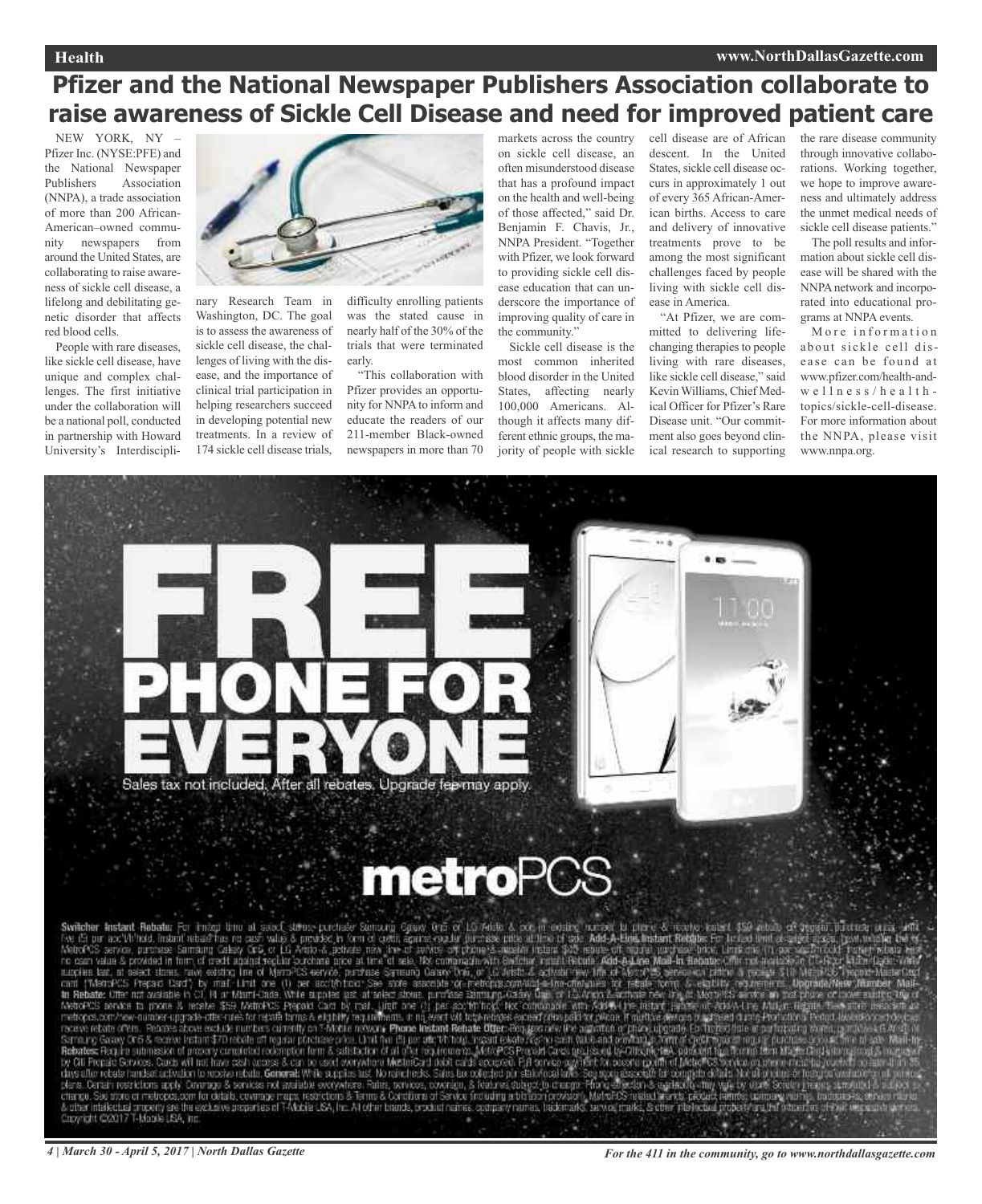## **Why I signed on to support the Texas Bullet Train project**

By Ron Kirk

Texans' work ethic, entrepreneurial spirit and our willingness to take on big ideas explain why this state has become the country's economic engine.

That's why I'm so bullish about the new highspeed train that will connect North Texas and Houston, the state's largest commercial hubs. The project is a perfect example of how Texas entrepre-



neurs approach challenges and opportunities: creatively, optimistically and *Dallas and U.S. trade representative and adviser to Texas Central.*

business plan driven by free market principles.

Having served as Texas' secretary of state, mayor of the great city of Dallas and, in my role as the US Trade Representative, the nation's chief trade negotiator and a principal adviser to the president, I have spent my career encouraging efforts that support economic growth.

The bullet train accomplishes that and more, cre-

collaboratively, using a ating a super economy of of facing traffic-choked approximately half the state's population. And, the project creates jobs in places that need them, providing a steady flow of tax dollars to local communities and schools and ushering in a new high-tech industry to Texas.

> As a reminder, it does this while giving riders a speedy, 90-minute travel option between the two metro areas (with a stop in the Brazos Valley), instead

highways or the hassles of air travel. Best of all, it's being developed by enthusiastic, visionary investors – not through government grants.

Texas is a land of Big Ideas, and this is the latest example of a forwardthinking approach that will benefit generations. I know firsthand how the right vision at the right time can shift perceptions from awareness to action.

never promised the first interview. He was promised an interview, but not the first. And I was very surprised because we've always had a great working relationship, Hazel, that you wrote such a dishonest story about a closed off the record meeting that I invited NNPA to to make sure that we had a great relationship, that we started early. I was really surprised that you made that a press story because that was inaccurate. And moreover, you weren't in the room."

In North Texas, early advocates for mass transit faced challenges but now we have a thriving light rail system in DART. American Airlines Center transformed a former hazardous waste site into a popular downtown destination.

**Community News**

The bullet train will create a new industry that will prove the viability of highspeed train service in

## **OMAROSA,** continued from Page <sup>1</sup>

after a representative of the National Association of Black Journalists (NABJ) stressed the importance of Black reporters interfacing with the president. Both Chavis and NABJ representatives participated in the closed door meeting held Jan. 4 at the American Enterprise Institute, a conservative think tank in North West DC.

'"When NABJ said we need to make sure that somebody Black interviews the President first, [Omarosa] said,'Oh no. BenChavis and I have already spoken and he's going to be the first interview,'" recounted Arnwine, president/CEO of the Transformative JusticeCoalition, in an interview.Arnwine said Chavis then "acknowledged that that was correct – that they had already been in touch with him about it."'

Hearing of Manigault's denial this week, Arnwine seemed puzzled. "It was to me a highlight. I had hoped that it really meant that African-American journalists were being repositioned into a higher priority for the incoming administration," she said. "And I am surprised that this representation is unfortunately being dropped or not followed through. I was in the room and it was not said

once. It was said twice." It is not clear whether the Trump staff recorded the meeting since it was off the record. Since the meeting, some have speculated that perhaps Manigault meant Chavis would be the first Black Press representative to interview Trump rather than the first journalist.

The Exchange After seeing one White to "the promise that Ben

## **FORUM,** continued from Page <sup>1</sup>

and economic compositions. Winn said he wanted to pay special attention to minorities in regard to future economic development and entrepreneurial opportunity.

"I want to make sure that, for African American development, I want to make sure that the grants and the funds that are out there for small businesses and economic development for minorities; that we're taking advantage of those opportunities," Winn said.

Griggs responded he is known for "building coali-

tions," and says his track record is inclusive of all the populations in District 1, and he gives everybody a chance.

"I have very diverse appointments in my boards and commissions, and must continue to give everyone an opportunity," Griggs said.

While not the incumbent, Winn told the audience his bid for the city council is based on a long past of preparation.

"This is not a game to me," Winn said. "This is something I have planned

for and sought after … I want to make sure that we are in a city where we can strive and thrive toward the great thing that we know we can do."

media reporter after another interview the President, this reporter, a former NNPA editor-in-chief invited to the breakfast by Barnes, followed up on the Jan. 8 story: The first question pertains

Griggs made his case to continue in his current role.

"I will continue to be your voice at City Hall," Griggs said. "When issues come up, large and small, I'm there for each of you."

**District 5 Race Part 1**

In the District 5 race, only challenger Dominique Paulette Torres-Jeter was in attendance. At the end of the evening, it was announced incumbent Rick Callahan had contacted the

Dallas Examiner to say he had not received his invitation, and Callahan would be allowed to attend the following week.

Manigault strongly responded, "Ben Chavis was

Chavis would get the first interview with the president; then I have another question," this reporter said after being acknowledged by

Manigault.

*NNPA President Ben Chavis discusses prospective interview with Manigault during heated exchange. PHOTO: Shevry Lassiter*

**Visit NorthDallasGazette.com to read about the faceoff between Omarso and journalists!**

> Torres-Jeter is a personal injury litigator and immigration attorney. Having grown up in the District, she says her part of the city is often neglected and seeks to change that.

> "I want to be a voice and fight for this district like I fight every single day for my clients," Torres-Jeter said.

Streets, sidewalks and drainage issues are at the top of her priority list in the district, citing that many

streets didn't even have sidewalks. As Pleasant Grove is inundated with what many consider less desirable businesses, Torres-Jeter also said cultivating a more desirable trend in economic development was also a key issue.

"It was not inaccurate, and

itated.

The publishers were in Washington observing NNPA's annual Black Press Week, this year celebrating the 190th anniversary of the Black Press. The exchange, during a breakfast meeting at the Dupont Circle Hotel, quickly went downhill with both professionals clearly ag-

#### **Joyce Foreman is seeking another term in Dallas ISD District 6**

Joyce Foreman, an incumbent on the DISD Board of Trustees, was the sole candidate appearing for the Dallas ISD, District 6 position. She is being challenged in the May 6 election by Phelesha Hamilton. Foreman, who has served

See TRAIN, Page 11 I have my sources right here.

The question is when is the interview going to take place? That's the question," this reporter insisted. Manigault responded,

"We've been working for months because we have that kind of relationship...We had been working very closely to make sure that NNPAwas on the front row and at the forefront of what happened.Your article did more damage to NNPA and their relationship with the White House because it's not just me. So you attack me, they circle the wagons. So you can keep attacking me and they will continue to circle the wagons, but that does not advance the agenda of what NNPA is doing," Manigault said.

*To read the entire story on this exchange and more by visiting our website at www. northdallasgazette.com*

three years so far, said she went into the school board to remedy the problems she saw in her specific neighborhood.

"When I was elected there were eight low-performing schools in District 6," Foreman said. "There are now three low-performing schools; two comprehensive, and one alternative school. My goal is to make sure that this year we have n o l o w - p e r f o r m i n g schools."

Monday Night Politics will be held again on April 3 at the African American Museum at Fair Park.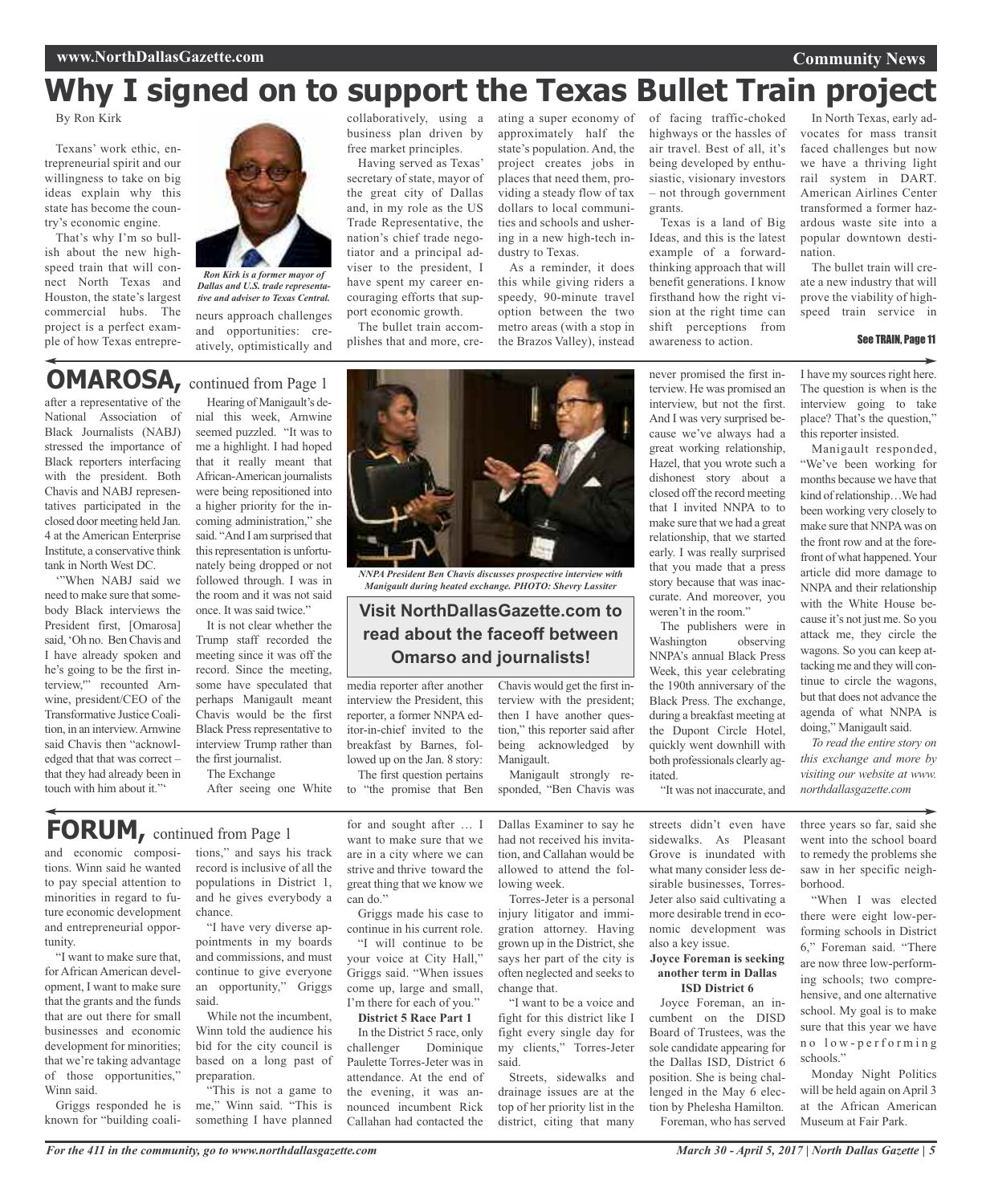## **'FLYBY DFW' app developed to inspire aviators of tomorrow**

FLYBY DFW, a mobile app dedicated to teaching all ages key aspects of aviation/aerospace while virtually flying the world's most sophisticated aircraft, is available as a free download through a government and business partnership led by DFW Regional Aerospace Consortium and North Central Texas Council of Governments.

"Aviation is one of the leading economic drivers in North Texas, providing an impact to the region exceeding \$40 billion," said Tom Harris, president of Alliance Air/Aviation Services, and chairman of the DFW Regional Aerospace Consortium. "FLYBY DFW" seeks to generate interest in aerospace and aviation careers for elementary, middle and high school students in an effort to build the local talent pipeline for future employment opportunities."

The North Central Texas Council of Governments partnered with the DFW Regional Aerospace Consortium, a Workforce Solutions



for Tarrant County initiative, local aerospace companies, such as Bell Helicopter, Lockheed Martin, ELBIT, and others, and the University of Texas at Arlington to develop FLYBY DFW.

Game participants can pilot aircraft such as Lockheed Martin's F-35 Lightning II, Bell Helicopter's V-280 and Airbus Helicopters' H155 and EC255 through varying levels that test maneuvering abilities and industry knowledge. Operating in virtual re-creations of Fort Worth Alliance Airport, the Dallas-Fort Worth cityscape and Corpus Christi waterfront, gamers amass points by collecting coins, completing airdrops, dodging other aircraft – and not crashing. Bonus points are collected at the end of each level by correctly answering aviation trivia questions.

"As Dallas-Fort Worth leads much of the nation in aviation and aerospace, it is of paramount importance that we recruit and prepare additional aerospace professionals and skilled laborers to support our industry's continued success. Concurrently, we also need to educate young people and their families on the rewarding and high paying careers available to them in aviation and aerospace," said Harris. The industry will require

approximately 617,000 new

commercial airline pilots nationally over the next 20 years, according to aircraft manufacturer Boeing. Technicians will be in even higher demand. Boeing projects that 679,000 new maintenance technicians will be required by 2035 industry-wide. In North Texas, Lockheed Martin has a need for 1,800 aircraft technicians on its F-35 production line alone by 2020. Tapping into the interest

and everyday skills of the next generation's workforce, gaming is an effective way to inspire and engage the pilots and aerospace technicians of tomorrow. National research shows that 91 percent of children ages 2-17 spend time gaming on a variety of devices. By embracing gaming, the industry has found a new way to reach future aviators and aviation professionals. With three major commercial airports, a large military installation and aviation and aerospace companies with significant operations in the region, opportunities abound for the next generation of North Texans to become involved in the industry.

The game is available for Apple and Android devices by searching "FLYBY DFW" in the Apple App Store, or "FLYBY DFW" via Google Play.

Investors Liquidation Sale: **Laurel Land Cemetery Burial Plot For Sale (one space) Section # 3, Space # 15, Lot # 20**



Laurel Land Cemetery charges for cost of single Plot: \$3995.00 Discount Amount, if you act right away: <\$1745.00> (your savings) Your Cost: \$2250.00

> **Call Today! 972.432.5219** (leave message,if no answer)

## **Dallas ISD expands tuition-based pre-K to serve more families**

Starting next year, an additional 14 Dallas Independent School District campuses will offer tuition-based pre-K for students who don't meet the requirements for free pre-K.

Meanwhile, trustees also approved lowering the cost of tuition-based pre-K from \$700 per month to \$525 month.

April 3 is the first day parents can apply to have their child attend Dallas ISD pre-K. Parents can apply at their preferred Dallas ISD campus or through the online link at www.prekdallas.org.

Dallas ISD pre-K is still free for families that meet at least one of the following requirements:

1. The child is eligible to take part in the national free or reduced-price school lunch program. To find out if your child is eligible, click here.

2. The child is unable to speak and comprehend the English language.

3. The child is homeless. 4. The child is a dependent of an active duty member of

the U.S. armed forces. 5. The child is or has been

in foster care. Families that don't meet any of those requirements can now enroll their child for tuition-based pre-K at one of almost 20 different campuses.

Children who are three- or four-years-old on or before Sept. 1, 2017, are eligible for Dallas ISD pre-K.



*April 3 isthe first day to registerfor DallasISD pre-K. (Image: DallasISD)*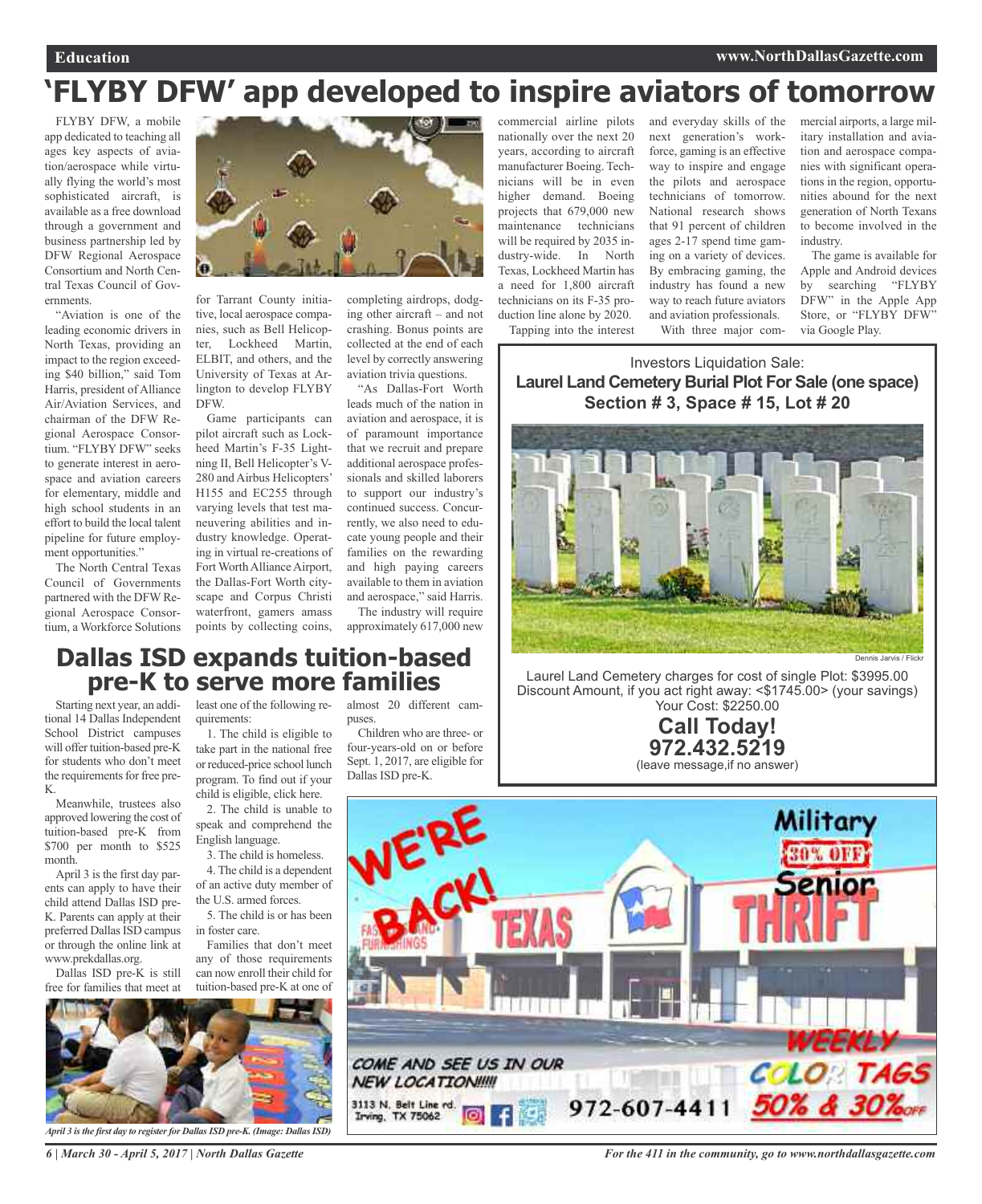## **Irving Fire Department adds two tractor-drawn aerial trucks**

Irving's rapid growth in commercial and residential properties means the Irving Fire Department is due for some upgrades too. Enter the Tractor-Drawn Aerial Truck.

The department recently added not one, but two new Pierce-manufactured, 100-foot ladder trucks to its arsenal of response vehicles. The Tractor-Drawn Aerial Trucks, also known as "tiller trucks" are new to the department.

The rise of dense urban development and population growth makes it increasingly difficult for current responding vehicles to effectively access emergency situations. The tiller trucks solve this issue. They have the ability to navigate around obstacles and are able to get in and out of tight, congested

areas. In the event a multilevel building catches fire, this feature allows the truck to get much closer to a structure for firefighter access and victim rescue.

Another unique feature of the tiller trucks is that it needs two drivers, one in the front and one in the rear. The double drivers allows the truck to easily maneuver through congested areas. Where a traditional-style ladder truck which is much shorter than a tiller truck – would need a multipoint turn to gain access to a tight space, a tiller truck can easily make its way in and around the area.

The addition of the tiller trucks is a happy ending to a four-year process of research and visiting with other fire departments who operate tiller trucks.



## *City of Irving* of Irvin<sub>č</sub>

# *NTTA*

## **Dallas North Tollway schedules partial closures beginning this weekend**

NTTA will demolish the remaining half of the old Tennyson Parkway bridge over the Dallas North Tollway. The bridge is being demolished and reconstructed in phases to accommodate the addition of a fourth lane in each direction of the DNT. The north portion was demolished in June 2016, reconstructed and reopened to traffic in January 2017. The south half is now scheduled for removal.

Beginning at 11 p.m. Fri-

day, March 31 through 5 a.m. Monday, April 3 (Continuous closure).

• All northbound lanes of the DNT from the Spring Creek Parkway exit to the Headquarters Drive entrance ramp

• All southbound lanes of the DNT from Gaylord Parkway to the Spring Creek Parkway entrance ramp

The southeast-bound and northwest-bound directconnector ramps from the SRT to southbound DNT • The northbound DNT direct-connector ramp to southeast-bound and north-

west-bound SRT • The northbound entrance ramps from Windhaven Parkway and Spring Creek Parkway

• The northbound exit ramps at Legacy Drive and Headquarters Drive

• The southbound entrance ramps from Gaylord Parkway, SH 121 and Legacy Drive

• The southbound exit ramps to Legacy Drive and Spring Creek Parkway

Note: Tennyson Parkway over the DNT will be open to traffic. The structures are separated and demolition of the south half of the bridge will not impact traffic on the north portion.

Changeable message signs will be placed prior to lane closures in the construction area. Law enforcement officers also will be on duty to assist motorists.

## **Funeral set for Claude Lewis, NABJ Founder, on March 31**

The National Association of Black Journalists (NABJ) mourns the passing of NABJ Founder Claude Lewis, also a founder of the Philadelphia Association of Black Journalists (PABJ). Lewis died Thursday, March 16, 2017 at Virtua Voorhees Hospital in Voorhees, N.J. He was 82. Lewis was a highly re-

*up so I have kept it going in*

**TYLER**, continued from Page 2

*What can we tell our readers about you that they would not know? I find leisure in watching sports – my children have played every sport in the book and I*

*my own church.*

spected journalist and mentor to many journalists. Born and raised in New York City, he attended public schools and graduated from City College with a degree in English. Lewis worked as an editor and reporter for newspapers and magazines, such as Newsweek, New York Herald Tribune, and The

*years now I enjoy watching college football, basketball and baseball. Also, one fact that I am extremely proud of is growing up in Dallas(Oak Cliff) and continuing to give back to my community any* Philadelphia Bulletin.

He taught at Villanova University and also wrote a column for The Bulletin until it folded in 1982. Later, Lewis wrote a syndicated column for the Philadelphia Inquirer.

"This is a very sad day. Claude was a great mentor for me at The Bulletin. He always had time to talk with

Dallas Fire & Rescue – they have four children Desiree Tyler (24) Tyron Tyler (22) Royce West III (17) and Ryan W. West (15). Please join her as a celebrity taster at Citymencook.com.

*had to get familiar over the way that I can.* Kendra is a devoted wife to Captain Dyron Tyler of

a young journalist trying to navigate the newsroom. He was the calm spirit that

guided many of us," said former colleague and NABJ Founder Sandra Dawson

Long Weaver.

See LEWIS, Page 12



For latest DFW news and contests LIKE the North Dallas Gazette on Facebook Facebook.com/NorthDallasGazette

For the 411 in the community, go to www.northdallasgazette.com March 30 - April 5, 2017 | North Dallas Gazette | 7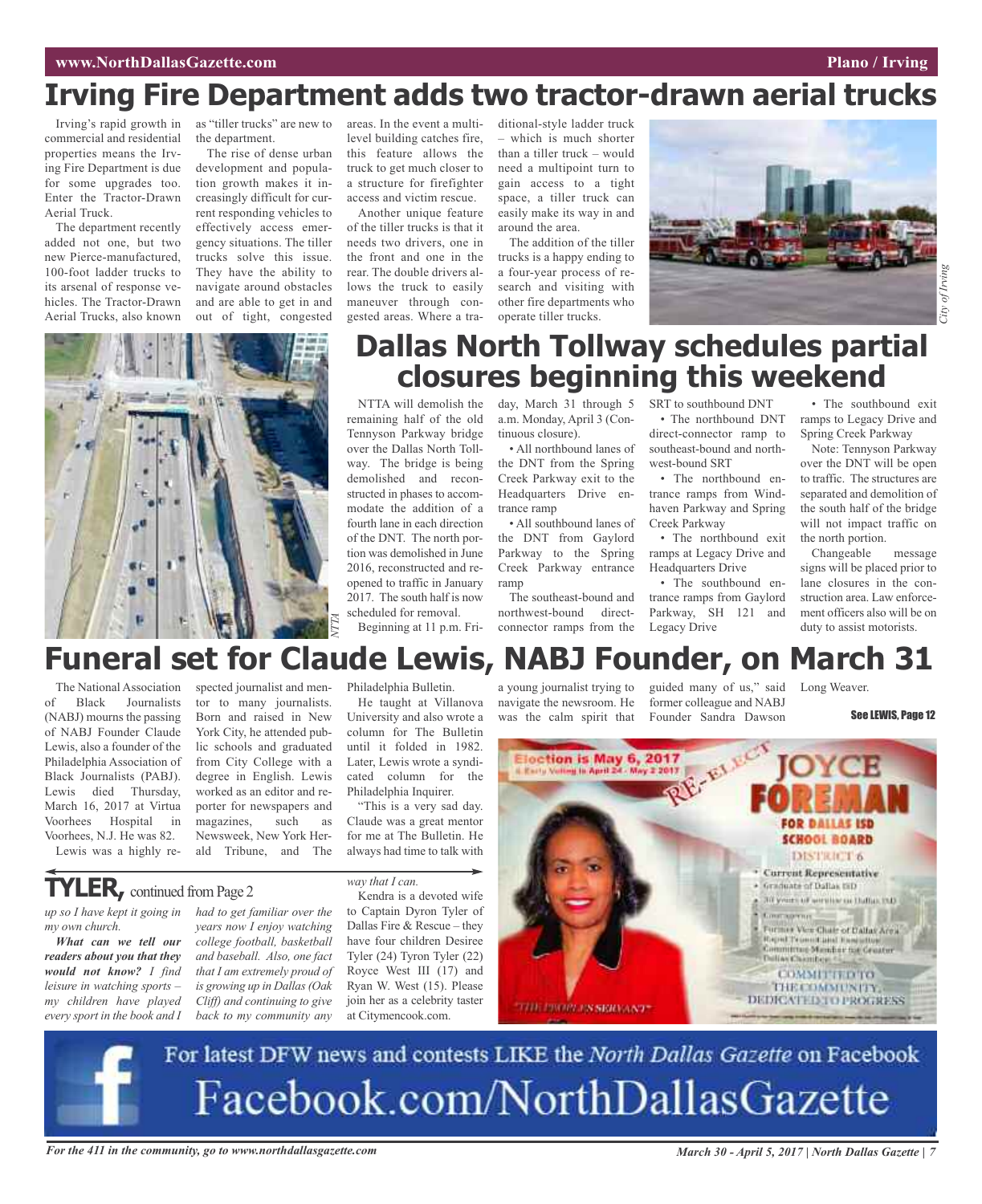## **CommunityBriefs**

## **NAACP mourns death of civil rights defender Roger Wilkins**

BALTIMORE – The NAACP issued the following statement regarding the passing of Roger Wilkins on March 28, he was 85 years-old.

The NAACP mourns the loss of civil rights defender Roger Wilkins.

The nephew of long time NAACP executive director Roy Wilkins and former publisher of The Crisis Magazine, Roger Wilkins served in several high-profiled positions in the administration of President Lyndon B. Johnson, including Assistant Attorney General.

"Roger was a very important member of the NAACP family and multigenerational in his impact on the continued struggle for civil and human rights, he will be missed" said NAACP Chairman Leon W. Russell.

Born into segregation, early on Roger Wilkins felt it was his duty to help shift the dynamics for communities of color. He was truly a leader and a man of servitude. Wilkins knew what it took to craft Pulitzer-Prize winning editorials that informed and enlightened the minds of many.

A well-respected intellectual, Wilkins served as intern for former NAACP Legal Defense and Educational Fund Director, Thurgood Marshall, Jr. the first African-American Supreme Court Justice, who became a mentor for him.

"The passing of Roger



*Civil Rights legend Roger Wilkins*

Wilkins represents an incredible loss. His elegant words and the eloquence of his example in journalism, government, the academy and public service will be long remembered. He leaves behind a Renaissance body of work in civil rights. He was a self-described 'blue chip black' whose efforts over many decades made life better for Americans from all walks of life," said NAACP President and CEO Cornell William Brooks. "said NAACP President and CEO Cornell William Brooks. Wilkins later became one

of the first African-American editorial board members for The Washington Post and New York Times. No, stranger to barriers, Wilkins gracefully overcame any obstacles in his path. The former chairman and publisher of The Crisis Publishing Company, Inc., which publishes The Crisis, the official publication of the NAACP, Wilkins also served as the Clarence J. Robinson professor of History and American Culture at George Mason University in Virginia.

The NAACP salutes and honors Roger Wilkins for a life well lived.

## **TURNER,** continued from Page <sup>2</sup>

up minority businesses, Angela likes to spotlight an up and coming business owner in her publication, in hopes that it will in some way help them grow their brand.

Curls, Twists, Coils & Kinks Magazine is growing and Angela is working on new strategies to increase brand awareness and sales. Angela's goal is to add value beyond the current Curls, Twists, Coils & Kinks Magazine core customer base, by expanding the reach and making Curls, Twists, Coils & Kinks Magazine available for purchase at booksellers, superstores, drugstores and supermarkets.

Angela welcomes natural hair bloggers and celebrities with natural hair to be featured cover models as well as news media who need a resource or reference for news stories. Currently published bi-monthly, the ultimate goal is to be able to publish 12 issues annually.

## **FARMERS BRANCH Farmers Branch Market season opening April 1**

Featuring an enhanced selection of produce, eggs as well as arts and crafts vendors and other local artisans, the Farmers Branch Market will be open each Saturday, from 9 a.m. to 1 p.m. from April through October, in The Grove @ Mustang Crossing, corner of Denton Drive and Bill Moses Parkway, just steps from the Farmers Branch DART Station. Find more info at www.farmersbranchmarket.com.

#### **GARLAND Give your input for Garland's dog park**

The City of Garland will review design concepts for a dog park during a public meeting from 7 to 8:30 p.m. Tuesday, April 11, at Gale Fields Recreation Center, 1701 Dairy Road. The meeting will include a presentation of conceptual plans for the future dog park, and the



community is invited to provide feedback. Call 972-205- 2756 with any questions.

#### **LEWISVILLE LakeCities Ballet Theatre presents Director's Choice**

LakeCities Ballet Theatre presents Director's Choice on Friday, March 31, and Saturday, April 1, at Medical City Lewisville Grand Theater, 100 N. Charles Street.

Show times for both nights is 7:30 p.m. Tickets are \$20 per person and can be purchased online at lakecitiesballet.org.

**McKINNEY DD and the Studebakers return to**

#### **rock downtown McKinney**

Wear your bobby socks and poodle skirts as you relive the classic era of 1950s rock 'n'roll with DD and the Studebakers at 7 p.m.April 1 at the McKinney Performing Arts Center (MPAC).

The house will be rockin' as you toe tap, dance and sing along to jukebox favorites by Chuck Berry, Elvis, Fats Domino and many more.

General admission tickets are \$17 and available for purchase online at www.mckinneyperformingartscenter.org, at MPAC, 111 N. Tennessee St., or 214-544-4630. Children 10 and under will be admitted for free.

#### **RICHARDSON Health and Wellness Expo**

Richardson Chamber of Commerce hosting on Friday, April 28 from 11 a.m. - 4 p.m. at the Richardson Civic Center. Will feature an afternoon of exploring local health options. Find your local doctor, dentist, dietitian, or gym.



Public Performance Saturday, April 8, 2017 7pm \$10 Naomi Bruton Main Stage Physical Address: 1309 Canton Street | Dallas, Tx 75201 Hosted by Board Member Theresa Daniel

300 budding singers from Dafas ISD's

W.H. ATWELL LAW ACADEMY, HENRY B. LONGFELLOW, FRED F. FLORENCE, BARACK OBAMA, BILLY EARL DADE, HAROLD LANG, JOHN B. HOOD, ZAN HOUNES, IRMA L. RANGEL YOUNG WOMEN'S LEADERSHIP ACADEMY middle schools, CHARLES RICE elementary and LIFE SCHOOL OAK CLIFF. unite their voices to make music magical performing from dassical, pop, Broadway, spirituals to gospel in this spring concert. Special Looby music by Rangel Hand Bell Choir Coordinated by Stevon Harris.



*8 | March 30 - April 5, 2017 | North Dallas Gazette*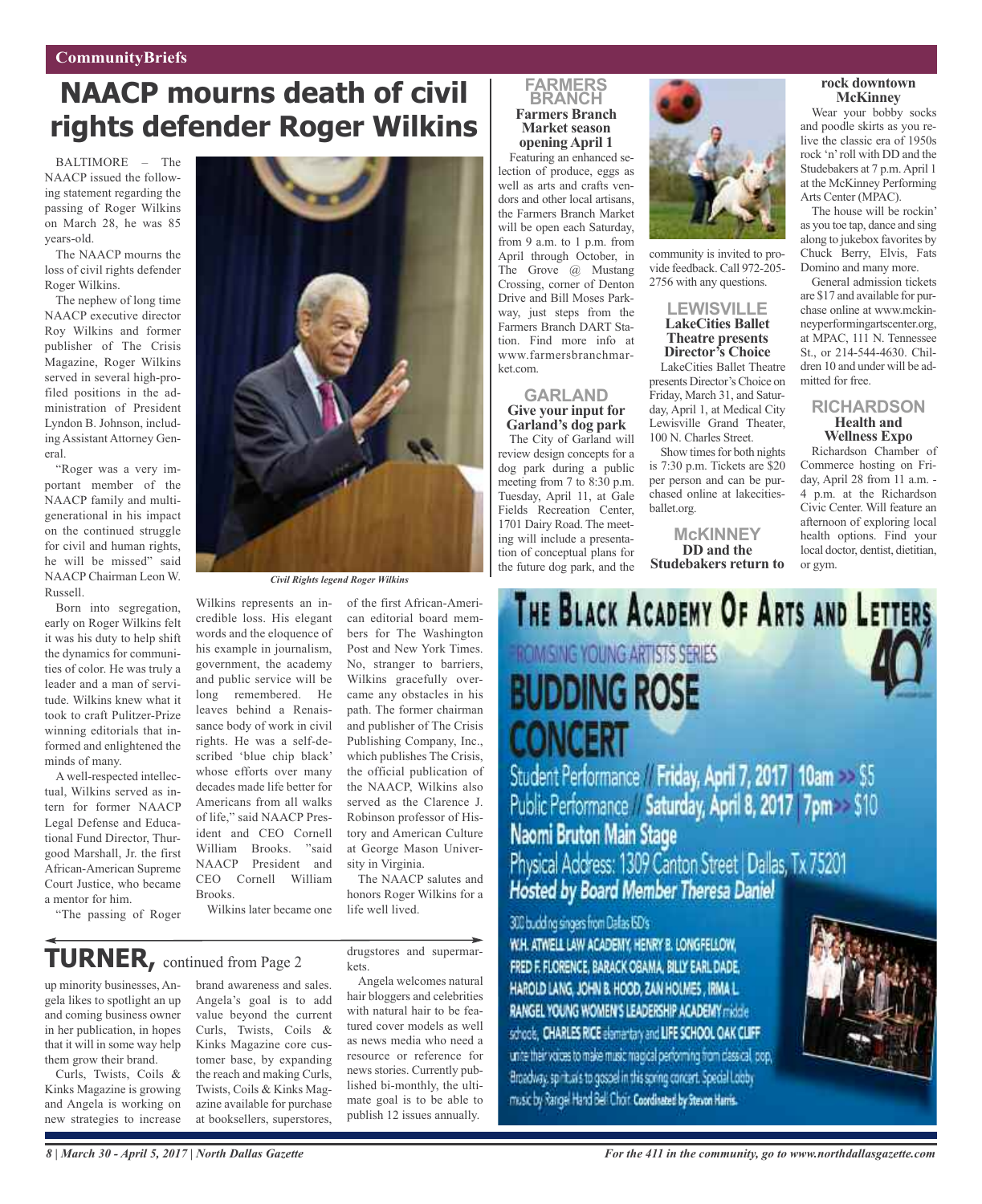## **Film Review: T2 Trainspotting assembles the same miscreants**

By Dwight Brown NNPA Film Critic

"Trainspotting" was a breakthrough film back in 1996. An edgy, eccentric blend of debauchery and rebellion set to one of the best British rock soundtracks ever made. Twenty years later, the original director Danny Boyle ("Slumdog Millionaire," "28 Days Later") and screenwriter John Hodge assemble the same set of Scottish miscreants and make them deal with the aftermath of a betrayal that affected all their lives.

In the '90s film, Mark (Ewan McGregor) and Simone, aka Sick Boy (Jonny Lee Miller), were best friends since childhood. In their midtwenties, they hung out with the tall skinny dullard Daniel "Spud" Murphy (Ewen Bremner) and the short, violent and temperamental Francis "Franco" Begbie (Robert Carlyle). The four of them, and other comrades, had one thing in common: heroin addiction. It united them. Broke them apart. Caused death and destruction. Their depraved



*(From left-right) Jonny Lee Miller, Ewan McGregor and Anjela Nedyalkova in "T2 Trainspotting." (Sony)*

indifference to life and traditional mores ended with a dope deal gone bad. Mark, who flirted with sobriety, ran off with £12,000 pounds. He left Spud £4,000, which went right into his arm. Simone got nothing. Franco got a jail sentence and a grudge against Mark that was eating him alive.

In 2017, nearing middle age, Mark's yuppyish job at a Dutch software company ends. He returns to the scene ofthe crime, Edinburg.These days, Simone, a cokehead, is in love with a prostitute named Veronika (Anjela Nedyalkova). The couple makes money by blackmailing clients, "Johns," who are secretly videotaped as they bed Veronika, who dresses up as a dominatrix.

Spud is a bit of a depressed loner. In fact, Mark is banging at the door of his flat just as his dejected friend is attempting suicide. Mark saves his life and Spud's sour response is: "You ruined my life, and my death." Meanwhile, the fiercely vindictive Franco is plotting an escape from jail. The reunion of these four is fraught with more anger, deceit, maleficence, apologies and ill will than a feud between Mick Jagger and Keith Richards.

It's a hard task recapturing

the dark humor and light spirits that made the original movie so shocking yet endearing. This script puts Mark and Simon on a mission to build a spa (brothel) that Veronika can operate. Mark, whose libido knows no bounds, flirts with Veronika, knowing that Simon loves her. But that's Mark's M.O: he can't be trusted with a friend's girlfriend. The character that gets the best facelift is Spud, who dares to dream big and finds an ounce of courage, when he had none in the first film. Franco, who makes a junkyard dog look like a prince, is so mean and violent he alienates himself from his family and goes after Mark with a sheer vengeance.

Boyle has a fun way with the footage. He will stop it cold; shoot scenes at odd angles (cinematographer Anthony Dod Mantle, Slumdog Millionaire); Cut in flashbacks (editor Jon Harris, "Kingsman:The Secret Service"); and add colorful and textured dreamy images over scenes (production design Patrick Rolfe and Mark

Tildesley; art direction Patrick Rolfe). It is a pleasure to watch him weave his artistic magic. And though the soundtrack doesn't boast a song as catchy as the first movie's hit tune "Lust for Life," some of the kinetic music has a throbbing beat.

Boyle's innovation helps greatly as you realize that this script is not as fresh as the 1996 one, which was based on a novel by Irvine Welsh. That screenplay treaded new territory that audiences couldn't fathom: Piss poor Scottish adolescents, living in and around wealth and middle-class amenities, unable to hold down a nine-to-five and relegated to a parallel world. Their degeneracy and irresponsibility had no limits, and they were so oblivious to reality that a baby died while in their custody. That stream of decadence was a jolt to the senses. Nothing in this film is quite as shocking. But then again, what could be?

McGregor, Miller, Bremmer andCarlyle slip into their old characters, friendships, jealousies and rivalries comfortably—like they were try-

ing on a pair of old faded, torn jeans that still fit or dusting off old drug paraphernalia. At one point Veronika points out to Mark "You're a tourist in your own youth." That's the way it feels watching these graying, saggyeyed fortysomethings trying to get their mojo back. They can't relive their lives, but they can die trying.

In the end, there is something woefully nostalgic about watching McGregor, Miller, Bremner and Carlyle running down the cobblestone streets of Edinburg with an urgency and abandonment that is similar to the chaos they wreaked in "Trainspotting."

The guys are a few paces slower, and almost as reckless. Just like T2.

*Dwight Brown is a film critic and travel writer. As a film critic, he regularly attendsinternational film festivals including Cannes, Sundance, Toronto and the American Black Film Festival. Read more movie reviews by Dwight Brown here and at DwightBrownInk.com.*

of the surrounding restaurant patios, including Fernando's Mexican Cuisine, Good Union Urban BBQ, and

See SINGER, Page 10

## **Plano singer one of the artists featured at Richardson's CityLine**

CityLine will host a sixweek singer/songwriter live music series starting April 20 through May 27 on Thursdays, Fridays, and Saturdays from 6 p.m. to 9 p.m. Ron Bultongez, born in the Congo but a resident of Plano, is scheduled to perform on May 12 and May 20.

"We are so excited to kick off this new live music program with some amazing local singer/songwriters, said Jessica Robertson, marketing director, CityLine. "This will be a great opportunity to listen to local talent and enjoy the restaurants located on State Street, which are all locally owned with several exclusive to City-Line."

Performances will take place in CityLine Plaza, next to Good Union Urban BBQ, and will include:

• Thursday, April 20: Ian Dickson

• Friday, April 21: Heather Little

• Saturday, April 22:



*Ron Bultongez is scheduled to perform at Richardson's CityLine on Friday, May 12 and Saturday, May 20. (Image: Facebook)*

| Raquel Lindemann           | nounced         |
|----------------------------|-----------------|
| · Thursday, April 27: Gary | $\bullet$ Satur |
| Kyle                       | Goldmai         |
| · Friday, April 28: M'Lynn | Th              |
| Musgrove                   | Heather         |
| · Saturday, April 29: Je-  | $\bullet$ Frida |
| remy McComb                | tongez          |
| · Thursday, May 4: TJ      | <b>Sa</b>       |
| <b>Broscoff</b>            | M'Lynn          |
| · Friday, May 5: To be an- | Th              |

nounced rday, May 6: Darrell Goldman ursday, May 11: **Little** ay, May 12: Ron Bulturday, May 13:

Musgrove hursday, May 18:

## Dickson

• Friday, May 19: Jackie Darlene • Saturday, May 20: Ron Bultongez

• Thursday, May 25: Ian

Raquel Lindemann

• Friday, May 26: TJ Broscoff • Saturday, May 27: Darrell Goldman

Guests can listen from one

## Introducing a new way to meet, work & play!

The Economic Empowerment Center is the perfect place for your next trade show, conference or private party!



Nonthly meetings ·Soedal events . Trade shows

·Business seminars ·Birthday parties 8 Currosafena

«Holday parties. Non-profit compaign kickoffs -Church territies



*March 30 - April 5, 2017 | North Dallas Gazette | 9 Do you have an upcoming event? Contact NDG Entertainment at marketing@northdallasgazette.com*

Contact us at 214-540-6932 or

leasing@transformanceusa.org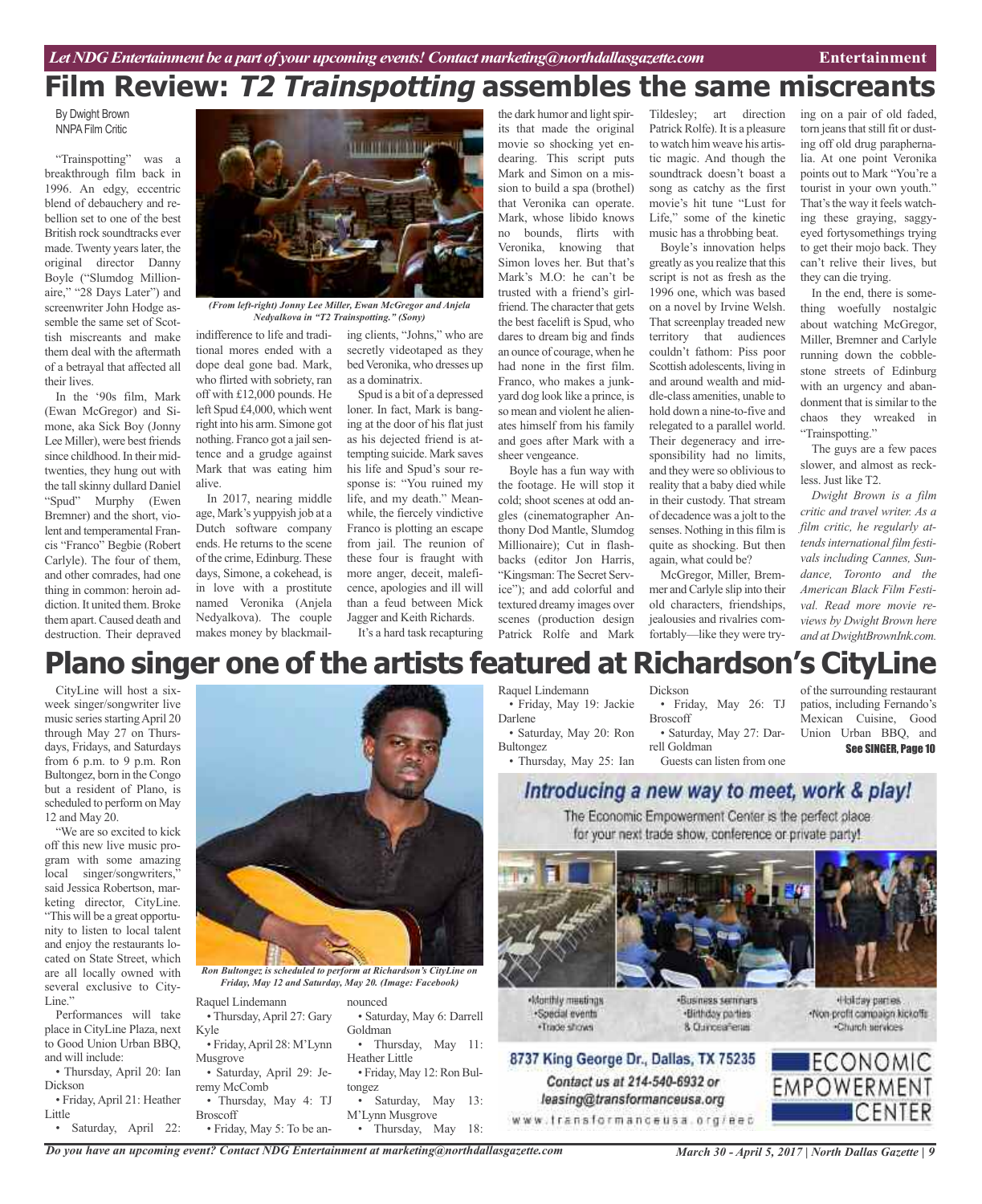## **Musical acts and cultural performers announced for ColorPalooza**

ColorPalooza: A Celebration of Spring, the City of Lewisville's outdoor Spring festival, is two weeks away and will feature a wide selection of musical and cultural performers.

ColorPalooza is a familyfriendly event that will run from 10 a.m. to 4 p.m. on Saturday, April 8, in and around Wayne Ferguson Plaza, 150 W. Main Street. It's designed to showcase the rich cultural, artistic, and eco-friendly spirit of Lewisville, and invites attendees to experience a day of creativity, education, and hands-on art activities and displays in Old Town Lewisville.

Musical groups will perform on the Wayne Ferguson Plaza stage all day long,



entertaining visitors with different genres of music.

The Obscure Dignitaries will perform  $11:30$  a.m.-12:30 p.m. From the Near East to the Balkans, Latin America to Saharan Africa – travel to faraway climes with this progressive worldmusic troupe. The Obscure Dignitaries is a four-person collective that tackles traditional folk and global pop with equal parts authentic recreation and free-wheeling invention. (theobscuredignitaries.com)

Kirk Thurmond & The Millennials will perform 1:30-2:30 p.m. This Dallasbased band was formed in 2014. Their sound is a wellhoned backbone of rock solid groove that put them in front of world-renowned acts like Lee Fields and Lauryn Hill. With their latest album, People Change, KTAM looks to blur the lines between artists and activists. It's an album about unity and understanding yourself and how it directly related to knowing others. (ktammusic.com)

Havana NRG! takes the stage 3:30-5 p.m. After 14 plus years of great success, Havana NRG! continues to be one of the strongest Latin orchestras in the world. Since its launch in 2002, Havana NRG! has traveled to the surrounding states and as far as New York City, Los Angeles, Las Vegas, Miami and San Francisco. The group's debut CD, Camino al Cielo, was an industry surprise and quickly became very popular in many U.S. markets and foreign countries. (facebook.com/havananrg) The City of Lewisville's

Poet Laureate, J. Paul Holcomb, will have a special performance on the Wayne Ferguson Plaza stage at around 12:30 p.m. Cultural performers will entertain festival-goers from the City Hall stage. Cultural performers include:

• Chin Community in Lewisville - 10:15-10:45 a.m.

• Brandan Koro African Drum and Dance Ensemble  $-11-11:30$  a.m.

• Alma y Corazon Tejano Ballet Folklorico - 12:45- 1:15 p.m.

• Grace and Grooves Indian Dance Group - 2:30-3 p.m.

• Salaam Youth Dabkeh Troupe  $-3:15-3:30$ 

Highlights for this year's ColorPalooza include Chalk This Way, presented by Total Wine & More. It's a

sidewalk chalk extravaganza that showcases amateur and professional chalk art. There also will be interactive art activities for children; a kite-flying competition; a DIY tie-dye station; art demonstrations from Pomegranate Underground featuring glass blowing and graffiti artists; Painting with a Twist classes; Eco-Alley, a dedicated space to learn about how to be more environmentally friendly; and food and art vendors.

Admission is free, although some activities may include a nominal fee. For more information on the musical and cultural performers, and a complete rundown of the day's events, please visit lewisvillecolorpalooza.com.

# **HIDE kicks off new 'Thursday Nights' series in Deep Ellum**

HIDE has your Thursday nights covered.

Recently named one of the 15 Hottest Bars in America by Zagat, HIDE is officially kicking off its new Thursday Nights at HIDE series on Thursday, March 30 from 8 p.m. to close. Guests will enjoy live

music by DJ Blake Ward as he spins music favorites all night long.

To keep the good times rollin', HIDE will offer reverse happy hour starting at midnight. Each Thursday, these special prices will apply to several items on the HIDE cocktail menu,

which features upgraded classics and 30 signature drinks on the rocks, stirred, shaken, carbonated and bottled.

And, in honor of the new Thursday Night series, HIDE's talented mixologists have created The Dallasite cocktail.

"At HIDE, we pride ourselves on providing a social experience like no other, so we are excited to introduce this exciting new series," said Proprietor Nick Backlund. "We felt like there weren't any fun specials for Dallasites looking to go out on a Thursday, which is why we created Thursday Nights at HIDE. So join us tonight to enjoy a delightfully pure cocktail (or two) and a guaranteed good time"

Thursday Nights at HIDE will take place every week starting at 10 p.m. Opening night, March 30, is the exception with the kick-off party starting at 8 p.m.

Located at 2816 Elm St. in the thriving Deep Ellum neighborhood, HIDE's sleek, modern space features a clean, minimalistic ambiance with floating liquor shelves and a hydroponic herb garden.

## **SINGER,**

#### continued from Page 9

Tricky Fish, and take advantage of happy hour specials. Or, grab dinner to go from one of the many restaurants on State Street, including Coal Vines, Edoko Sushi & Robata, Tom+Chee, Jasper's and Nestle Toll House Cafe, for a picnic on the lawn.

In the event of inclement weather, performances will be moved inside. For the most up-to-date information, visit CityLine's Facebook.

CityLine is also currently offering complimentaryYoga in the Plaza every Saturday from 9 – 10 a.m. in March, April, and May.

For a full list of events, visit citylinedfw.com/events.



season begins on April 1. Pieces of a Dream &

Jeanette Harris are on slate to open the season with shows on Saturday.

"TeCo Theatrical Productions, Inc. presents an intimate evening of jazz at our beautiful home, the Bishop Arts Theatre Center," the theater announced. "Enjoy complimentary cocktails with the artists and world class entertainment. There are two shows – 7 p.m. and 9:45 p.m. It's the hottest ticket in town."

The second event in the series will take place on May 6 when Alex Bugnone



and Marc Antoine take the stage. Once again, there will be two shows.

On June 17 Norman Brown, Richard Elliot and Rick Braun will perform.

Due to the expected interest in this event, this show will take place at the Majestic Theater in downtown Dallas.

Gerald Albright and

Selina Albright are scheduled to perform at the Bishop Arts Theatre Center on Oct. 17. Once again, there will be two performances for these artists.

The Jazz series will round out on Nov. 11 with Nick Colionne and Eric Darius.

TeCo also hosts a speaker series in addition to numerous theatrical performances at the Bishop Arts Theatre Center. The theater is an intimate space giving patrons an upclose and personal theater experience.

Founded in September of 1993, the mission of TeCo is to cultivate a diverse and vibrant arts community

while creating sustainable opportunities for local and emerging artists through performances and education. TeCo offers a full season of theater performances, concerts, speakers, and year round arts education programs at the BATC.

The theatre is a cultural oasis for the next generation of acclaimed writers, directors, performers, and arts administrators.

Governed by ten board members, TeCo impacts nearly 15,000 artists and children each year via our seasonal performances and student outreach programs.

The Bishop Arts Theatre Center is located at 215 S. Tyler Street in Dallas.



*NDG Entertainment Ticket Giveaway!!! Follow North Dallas Gazette on Facebook, Twitter and Instagram to keep up on all the latest!!!*

*10 | March 30 - April 5, 2017 | North Dallas Gazette*

*Do you have an upcoming event? Contact NDG Entertainment at marketing@northdallasgazette.com*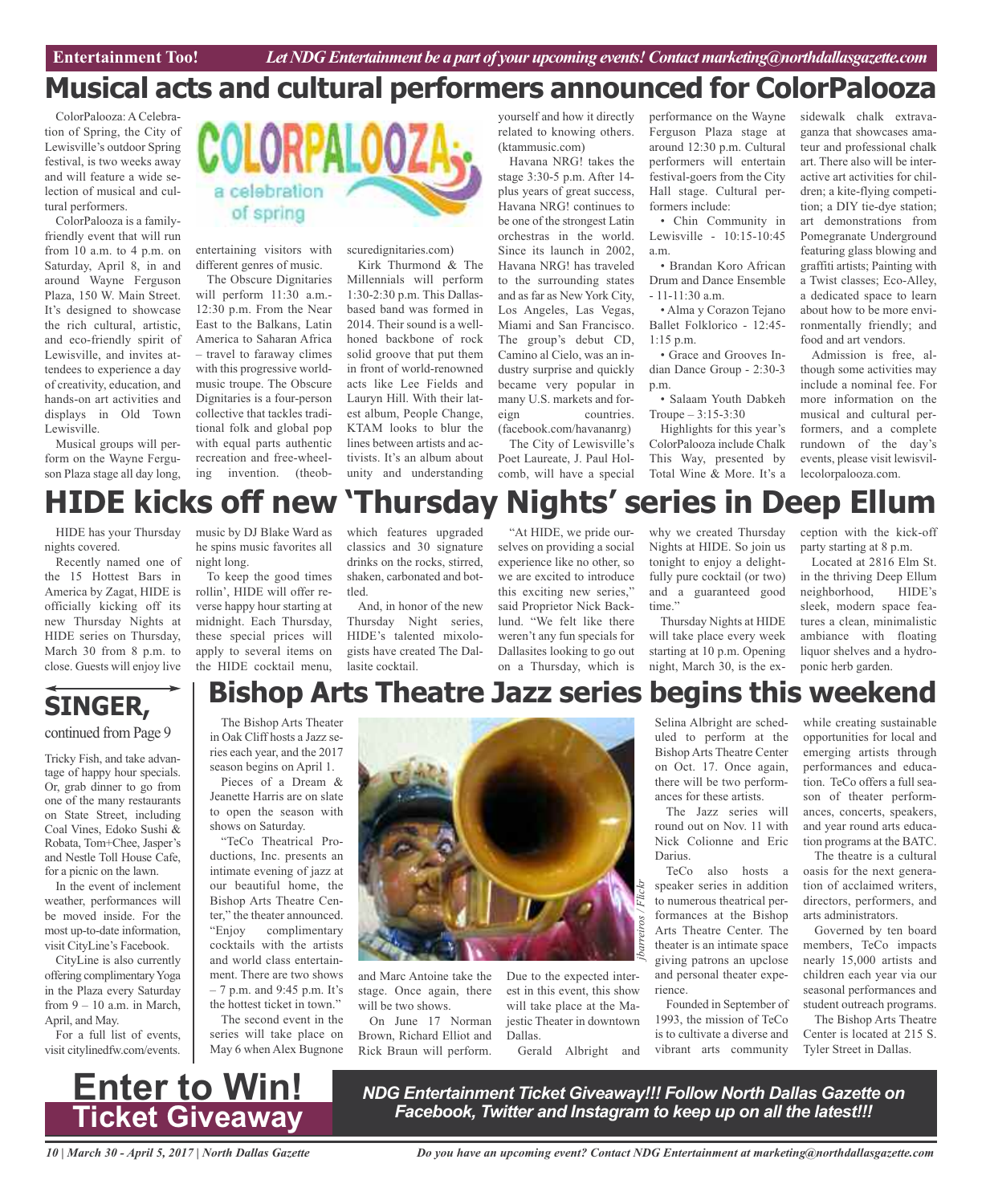## **The power of saving money and how to get started**



Many of you reading this column may have once tried to save money by setting aside a nominal amount of cash each month. Chances are, it didn't take. You might also feel defeated, thinking that you're unable to get out of your current cyclical situation of income versus bills. It may always seem that you have just enough to get by but never enough to save.

What I'm here to tell you is this: saving money requires a long-term commitment to behavioral change. It's no different than a person wanting to begin an exercise program. You're not going to lose 10 pounds the first week. And you won't be completing a marathon

after taking up jogging for a month. It takes time, discipline and the patience to see things through if you finally want to break the cycle of having no money in savings. It all begins with the creation of a simple monthly budget. Add up what you bring in, and subtract what gets paid each month. Keep it handy.

Before we get into specifics, I want to tell you about a program that our nonprofit runs called A.I.M. The A.I.M. program stands for "Accountable, Inspirational, Motivational." In conjunction with assistance from the United Way of Metropolitan Dallas and Resource One Credit Union, we establish individual development accounts with matching fund deposits up to \$25 each month. While that may not sound like much, the amount saved becomes \$600 after 12 months in the program.

**How to save? Just start!** Do you know where saving begins? With a goal. It will be much easier for you to embark upon a savings plan if you have a specific dollar amount in mind. Maybe it's only \$100 each month, but it's still a goal. As mentioned before, the runner who completes a marathon once had to complete a mile. It's the longterm behavior and discipline that will get you to that goal. To save \$100 a month, divide that into \$25 each week. Make your deposit and forget about it. Soon, you won't even miss that \$25 deposit. If you stick to this plan for a year—that's 52 weeks your total savings will be \$1,300. And you'll be asking yourself why you didn't begin this process sooner.

If, like most people, you have a very tight budget and aren't sure how you'll be

## **TRAIN** continued from Page <sup>5</sup>

America, seeding the domestic manufacturing industry for future deployments across the country – all based here in Texas.

As Business columnist Mitchell Schnurman recently wrote in The Dallas Morning News: "As a transit option, a Texas bullet train would be a major breakthrough. As an economic development project, it would be off the charts. That's because taxpayers don't have to cough up anything to make it happen. That's almost unheard of — not only for giant investments but even for small ones."

So why has legislation been introduced in Austin trying to undermine construction of the 240-mile line?

These bills would kill the benefits the project will bring to Texans whose products and services are sold in Texas to construction and related industries. Think about the economic development the<br>project will generate project will around the passenger stations in Dallas, the Brazos Valley and Houston. Even those who moved outside the cities for their love of the rural lifestyle can stay put with new jobs and opportunities from the highspeed train.

The need for a project of this magnitude is clear. It will pump \$36 billion into the Texas economy over 25 years, and the project's developer, Texas Central, will be paying \$2.5 billion in taxes to the state, counties, cities, schools and other entities over that period.

The project will create 10,000 direct jobs during each year of construction, with nearly 1,000 permanent, highly trained positions once operational.

And it will save lives – being the safest way to travel as traffic accidents continue to rise. Traffic congestion along Interstate 45 between North Texas and Houston already is a major problem, and publicly funded infrastructure expansion is not going to be enough to keep up with the state's growth.

The populations in the Houston and North Texas regions are expected to double to double over the next 20 years. Along the route, four counties already have air quality nonattainment status. As this project relieves congestion and pulls cars off the road, its electric-powered trains will provide a cleaner alternative that will help contribute to better air quality over time.

Simply put, what we need to flourish and prosper is more trains, not more lanes. So let's keep Texas moving, in urban and rural communities, thanks to a high-speed train that will bring jobs and economic growth now and for generations to come.

amount of money each week or month, look into cutting back one of your monthly bills. Phone services is a great place to start. Despite what you're paying, I know from all the ads I see on TV that someone always has a better deal. Call or visit your service provider and let them know you want to lower your bill. They'll take you seriously and you may not even lose any options in the deal. Take the difference in your new, lowered bill and put that towards savings. It also works the same way with the cable and insurance companies. These folks want your business and are willing to get competitive to keep it. Need to find other cre-

ative ways to get some slack in your income? You can always find ways to save more money each month. Pack your own lunch for work, stop eating

able to set aside a specific out so much and avoid spending money on frivolous pursuits.

Make careful shopping lists for groceries and stick to them. Do your best to compare prices. Keep a close eye on your gas and electricity use. Shop smarter with coupons, discounts and sales. You need to adopt a "save first" mentality. Every month you're reminded to pay the electric company, the gas company, the rent, mortgage or landlord. But when do you pay yourself?

#### **Closing tips to start your savings journey**

If you take away one thing from reading this column, make it this: you have the power to change your circumstances. It simply takes effort. It works the same whether we're talking about saving money or getting in good physical shape. The concept of changing

your long-term behavior to achieve what you want is the key. A great place to start is My RA, an initiative for beginning a savings program, run by the U.S. Treasury.

**Marketplace**

At Transformance, we go out of our way to not just provide sound advice on financial coaching but also encouragement. If you feel like all you need is a little encouragement to get started, come talk to us. We can help. And you can benefit.

Transformance is always available to answer your questions and assist you, either through our website or by calling 1-800-249-2227.

*Dr. Daniel B. Prescott, Jr. is the interim CEO of Dallas-based Transformance Inc., a fully integrated financial services capability nonprofit. He can be reached at*  $dbprescot(x)$ *manceusa.org.*

| Game # | Game Name / Odds                                      | S   | Official<br>Close of<br>Game | End<br><b>Validations</b><br>Date |
|--------|-------------------------------------------------------|-----|------------------------------|-----------------------------------|
| 1811   | \$100,000 Cash<br>Overall Odds are 1 in 4.11          | \$5 | 4/8/17                       | 10/5/17                           |
| 1815   | <b>Garland Riches</b><br>Overall Odds are 1 in 3.89   | \$5 | 4/21/17                      | 10/18/17                          |
| 1760   | <b>Word Games</b><br>Overall Odds are 1 in 4.08       | 53  | 4/24/17                      | 10/21/17                          |
| 1809   | Texas A&M University<br>Overall Odds are 1 in 4.70    | S1  | 5/31/17                      | 11/27/17                          |
| 1810   | The University of Texas<br>Overall Odds are 1 in 4.70 | S1  | 5/31/17                      | 11/27/17                          |
| 1776   | Cowboys<br>Overall Odds are 1 in 3.99                 | \$5 | 5/31/17                      | 11/27/17                          |
| 1777   | <b>Houston Texans</b><br>Overall Odds are 1 in 3.99   | \$5 | 5/31/17                      | 11/27/17                          |
| 1813   | <b>Hit The Jackpot</b><br>Overall Odds are 1 in 3.70  | \$5 | 5/31/17                      | 11/27/17                          |

For senated adds and game information, wait billettery.org or mit 838-375-8888. Hiust he 18 or alder to purchase a tablet. The Texas attempt approach Texas missional and<br>estocuss: PLAY RESPONS BELT For held with a gambling

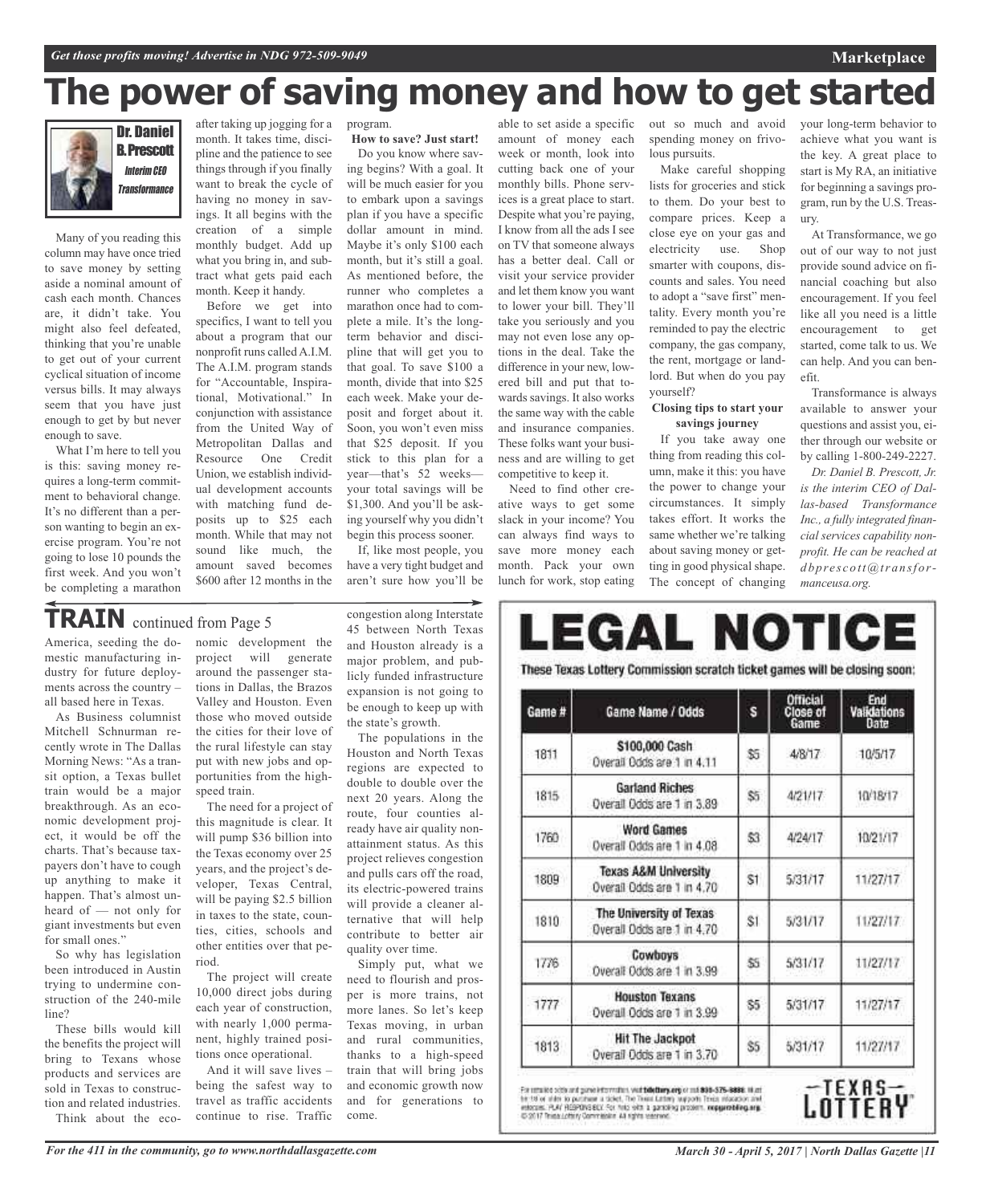## **Pantene launches diversity campaign**



*Pantene adds another chapter to their "Strong Is Beautiful" story (Courtesy image)*

## **LEWIS,** continued from Page <sup>7</sup>

Known as one of the "original three," Lewis along with fellow Philadelphia journalists Chuck Stone and Acel Moore laid the groundwork for and later founded the Philadelphia Association of Black Journalists (PABJ) in 1973. Lewis and many of PABJ's early members contributed to the formation of NABJ in 1975 in Washington, D.C.

"Founder Claude Lewis was a gentle giant and kind soul whose passion for equality and equal opportunity can be seen in his columns and life's work. He had a personal impact on the trajectory of many

NABJ members, myself included, showing us all the way," said NABJ President Sarah Glover.

"Claude lives on in all of us. I thank him for instilling in me, and my peers, a deep level of tenacity and commitment to the cause."

Lewis had an extensive career in broadcasting, writing and producing various TV specials and documentaries with NBC and Westinghouse Broadcasting. In 1982, he founded the first national African-American newspaper, The National Leader.

NABJ Founder Joe Davidson worked with



*Claude Lewis paved the way for many journalists of color as the founder of the NABJ*

hair, because all strong hair is beautiful hair.

Now, as part of the next chapter of its "Strong Is Beautiful" story, Pantene launches a new ad that celebrates the heritage, diversity and beauty of African American hair, proving all strong hair is beautiful. Featuring Pantene Brand Ambassador, Jillian Hervey, alongside African-American women of all ages and with a broad representation of hair textures and styles, the ad is a celebration of all strong, beautiful hair. The varieties of striking and varied styles shown are the artistic creation of Pantene Celebrity Stylist, Chuck Amos. "We believe that all strong

hair is beautiful, whether it's straight, or curly, natural or in a protective style," says Jodi

added.

Lewis at The National Leader and first met him when both worked at The Philadelphia Bulletin. "Claude was an important force in journalism in the 1970s. He meant a lot to me personally and to a lot of black journalists professionally," Davidson said. "He lured me away from The Inquirer to work as managing editor at The Leader. It was an opportunity to serve the black community with high-quality journalism. I was really proud of the work we did together on that newspaper," Davidson

(Black PR Wire) – Pantene has helped to define "Beautiful Hair" for 40 years through powerful images of strong, healthy hair; however, while diversity and inclusion continue to improve in society, there is still a level of inequality in how African American hair is represented in popular culture and in mainstream hair care advertising. Mass brands, like Pantene, have inadvertently been a part of this pervasive hair bias with a history of advertising showcasing a limited representation of African-American hair styles and textures and promoting long, shiny, smooth hair as the pinnacle of hair health and beauty. Pantene hasset out to change this perception and empower all women to embrace their strong and unique

> Lewis covered the Civil Rights Movement in the 1960s, meeting and interviewing such icons as Langston Hughes, James Baldwin, Malcolm X and Martin Luther King, Jr. In 1968, Lewis left a meeting in Philadelphia to join the King family in Memphis immediately after receiving the news that King was shot.

"Claude was a journalist miles ahead of his time, and he achieved recognition long before many recognized him," said NABJ



Allen, Vice President of Hair Care for North America at Procter & Gamble. "Pantene has the power and voice to take action, spark conversations, and motivate a change in perceptions. We recognize the importance for African American women to feel confident wearing their hair in any style they choose, and we're celebrating their strength in doing so."

As a part of Pantene's commitment to better serve the unique hair needs of African American women, the brand created a premium collection of products – Pantene Gold Series – which delivers the strength hair needs to conquer any desired style. With 15 years of research and development to understand the needs of textured hair, the collection of eight care and

Founder Paul Brock.

NABJ extends its sincerest condolences to Founder Lewis's family and the countless friends within the journalism community who he leaves behind.

styling products delights the most discerning hair care and styling consumers.

Pantene Gold Series is the Brand's first hair care collection co-created with a team of African American PhD's, scientists, stylists and dermatologists, specifically designed to deliver Pro-V Nutrient Blends to provide superior strength and moisture for women with relaxed, natural and transitioning hair.

"I love that Pantene is making a commitment to African American women. With the help of the innovative Gold Series Collection, women now have the best products to achieve their desired looks, while having the strongest, healthiest and most beautiful hair," says Chuck Amos, Pantene Celebrity Stylist.

Lewis is survived by his wife Beverly, four children, five grandchildren and four great-grandchildren. A memorial service is planned for Friday, March 31.



A successful asphalt company in the Mid-cities area has openings for.

Truck driver with experience operating a distributor (tack) truck

· Current Class A CDL with tanker endorsements.

Satisfactory driving record for the last 3 years (determined by Company driving standards).<br>• Pass pre-employment drug screen and DOT

- physical.
- Speak and write in English.
- · Work extended hours, including weekends. · Must be able to legally work in the United

States.

#### Labor and Equipment operators: Asphalt and **Stabilization crews**

- · Pass pre-employment drug screen and physical.
- · Speak and write in English.
- · Work extended hours, including weekends. . Must be able to legally work in the United States

Come talk to us and see what we have to offer! (817) 267-3131, Monte Or apply in person: Reynolds Asphalt 8713 Airport Freeway, Suite 100 North Richland Hills, Texas 76180 EEO

*12 | March 30 - April 5, 2017 | North Dallas Gazette*

*For the 411 in the community, go to www.northdallasgazette.com*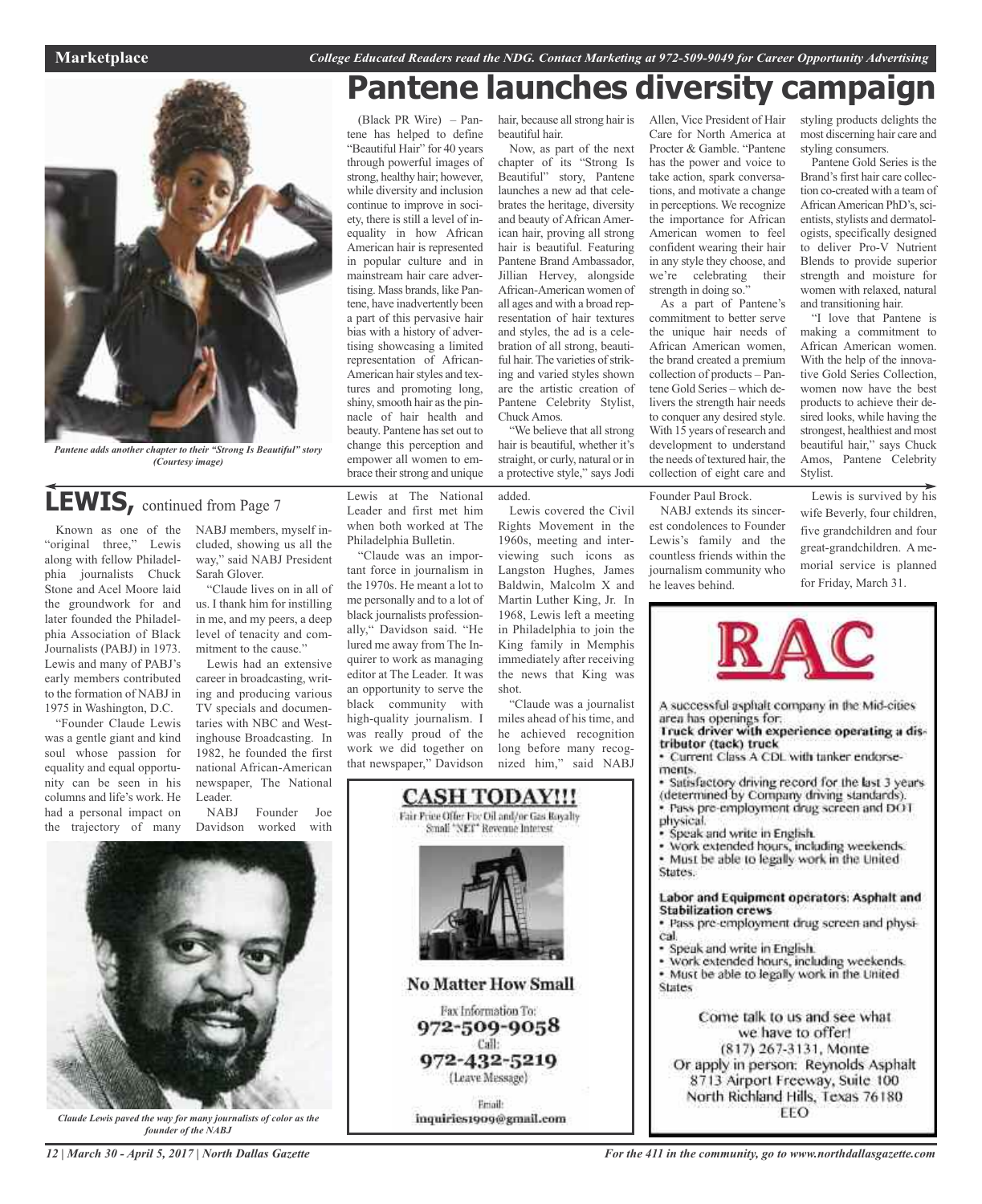## **Trunk Club plans to bring more than 50 new jobs to Dallas team**

CHICAGO -- Trunk Club, a personalized styling service for men and women, announced plans today to add personnel to the company's growing customer relations team in Dallas this Spring. Trunk Club will create more than 50 new positions adding to the region's 75 existing employees. The new positions will provide expert styling and customer service to Trunk Club members.

"Given Trunk Club's great success in the Dallas market, we feel it is the right time and place for growth," said Zuzana Kajuch, vice president of sales support at Trunk Club. "We're looking for people who have a passion for customer service and are interested in helping people look and feel great in the clothes they wear everyday."

Customer relationsstyling associates interact with Trunk Club members on a daily-basis providing styling support and services through web-based chat, email and phone. Styling associates will also manage relationships with individual customers and work with them to find quality clothes that fit their needs, fit and lifestyle. The styling

associate role is an entrylevel hourly position.

Trunk Club will host a recruitment event on Saturday, April 1, 2017 at their Dallas Clubhouse located at 333, 1st Ave.,Dallas, TX 75226 from 9:00 a.m. to 5:00 p.m. CDT. Candidates must apply directly for the customer relations – styling associate position at www.trunkclub.com/careers or directly at: www.grnh.se/ypkrb11 in order to be considered. A recruiter will contact qualified applicants with interview information.

To learn more about positions available at Trunk Club, please visit www.trunkclub.com/careers.

Trunk Club, a Nordstrom Company, is a Chicagobased personalized styling service for men and women, offering both virtual and in-person shopping options. Shoppers can visit Trunk Club's retail Clubhouses in Boston, Charleston, Chicago,Dallas, Los Angeles, New York City, Washington D.C., for an in-person styling session or custom fitting for any occasion. For those who prefer an at-home experience, Trunk Club offers a virtual styling option, where a per-

## **Looking for energetic interns in the Dallas Area**

A local community newspaper has an internship position available. The goal is to provide students and aspiring writers an opportunity to gain published clips, experience and professional feedback. The position is for 20 hours a week at



\$8.50 per hour. Assignments will include covering local events, phone interviews, and rewriting press releases.

**Send resume and writing samples to: inquiries1909@gmail.com**

sonal stylist sends a curated trunk of clothing to their home based on the customer's style, fit, and lifestyle preferences. Trunk Club offers everything from

weekend casual clothing to formal wear. For more information on Trunk Club, visit trunkclub.com or follow us on Twitter, Instagram, and Facebook.

## **TISEO PAVING COMPANY** 419 E. Hwy. 80, Mesquite, TX 75150 Tel: (972) 289-0723 Fax (972) 216-5637 www.tiseopaving.com

Performing Concrete Street Paving in the Metroplex Area We Accept Subcontracting Bids For All Public Works Projects in the Dallas Area. We Are Accepting Applications for Concrete Mixer Drivers and Heavy Equip-

ment Mechanics

**Equal Opportunity Employer** 

## **Experienced Print & Web advertising Indoor sales.**

12.00 to 15.00 per hour against commission. Candidate must have 3 years of Verifiable experience. Must be able to sell minority Media, Print & Web 25 to 30 hours weekly. Must be highly motivated and a Self-Starter.

**ONLY EXPERIENCED ADVERTISING CANDIDATE SHOULD APPLY.**

Send Resume to: **Inquiries1909@ gmail.com** Or leave message @ **972.432.5219**



**Attention Suppliers of Goods, Services and Construction Review Competitive Opportunities at https://garlandtx.ionwave.net www.garlandpurchasing.com**

GARLAND

• Competitive wages<br>• Array of benefits<br>• Education incentive pay<br>• ...and more

REGISTER ONLINE TO TAKE THE CITY OF IRVING'S NEXT CIVIL SERVICE ENTRANCE EXAM

## *www.cityofirving.org*

*The City of Irving does not discriminate on the basis of race, sex, religion, age or disability in employment or the provision of services.*

**Statewide African American Press\Association is seeking a statewide sales representative.**



The Texas Publishers Association is seeking a statewide sales representative to

represent the overall sales objective for the organization. Individual must have a proven sales track record with local and regional sales strategies.

Also the individual must be:

- A self-starter
- Have excellent written and verbal communication skills
- A visionary
- Professional

• Have excellent organizational skills Previous advertising agency and direct sales experience a plus. Position is commission based.

Serious inquiries only. **Please email resume to inquiries1909@gmail.com or leave a message for the position at 972-432-5219.**

## *For the 411 in the community, go to www.northdallasgazette.com*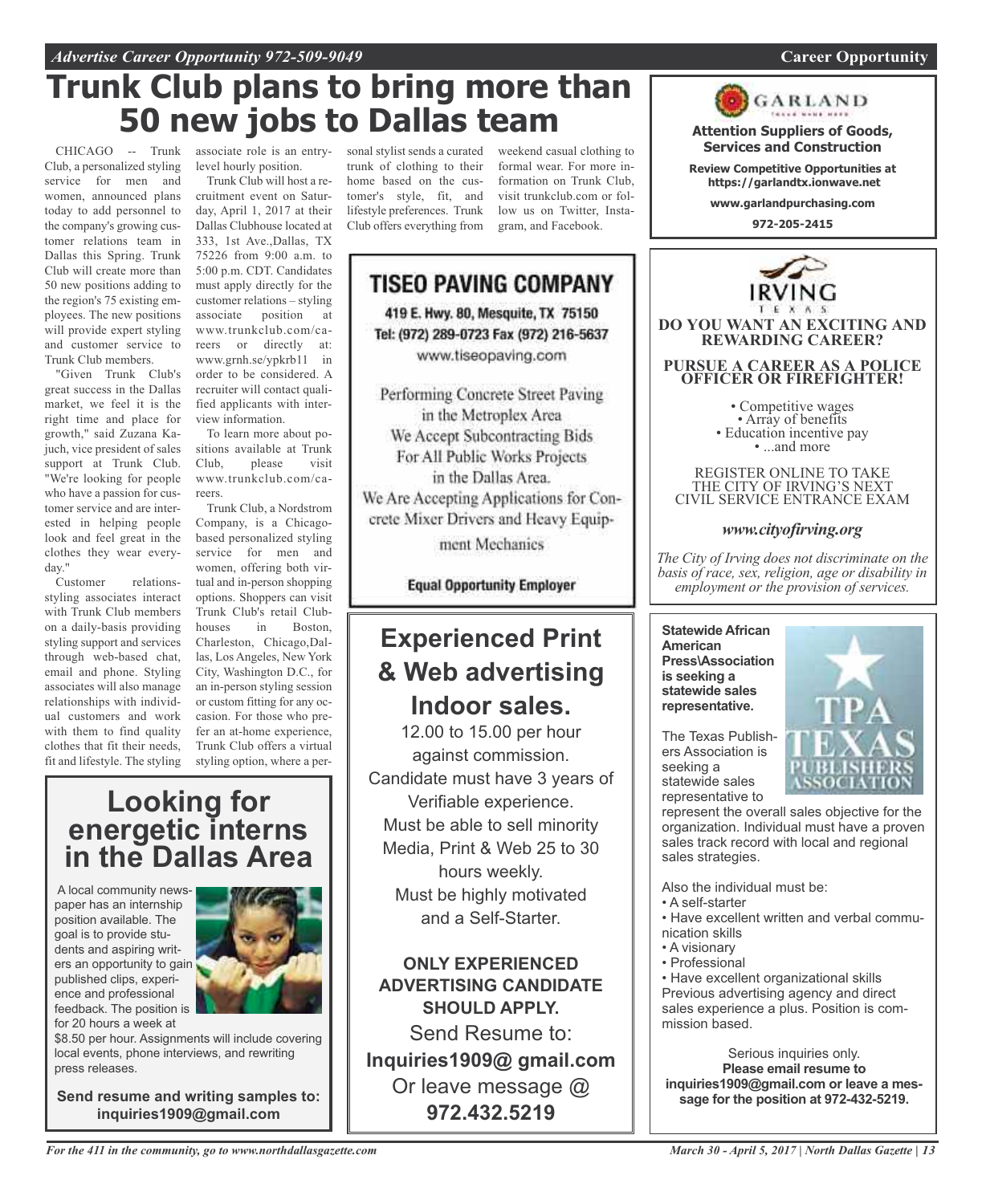#### **BETHEL BIBLE FELLOWSHIP, CARROLLTON (A PLACE TO BELONG)**

*NOTICE: Pastor Woodson serves the community by providing "Professional Therapy and Counseling Services" on a "Sliding Fee" scale. To schedule an appointment call the Pastoral Counseling Center at 972-526-4525 or email the church at www.bethelbiblefelloswhip.org*

#### **April 2, 9:45 a.m.**

You're invited to our Sunday "Prayer and Meditation" at 10 am. You will be blessed and inspired. Also, after morning worship join us for a one hour Bible study at 12 noon.

#### **April 5, 7 p.m.**

Join us in Wednesday's Prayer and Bible Study Class with Senior Pastor Woodson, Pastor Larry Gardner, Bro. Brad White and others teaching a series on "Design for Discipleship, Book 7, Chapter 2." Spiritual maturity is God's desire for you. It's Time to Grow; Ephesians 4:12 & 13.

**April 20, 7 p.m.** Discouraged, bewildered, questions about the Bible and no one to ask, and you feel imitated in churches? Come Connect-2-Reflect: Discover Hope and Help for daily living; and, you don't have to be a member to come. Meetings are held in comfortable and relaxed homes one in Carrollton and one in Plano, refreshments will be served.

Dr. Terrance Woodson, Senior Pastor 1944 E. Hebron Parkway Carrollton, TX 75007 972-492-4300 www.bethelbiblefelloswhip.org

#### **CHRIST COMMUNITY CHURCH IN RICHARDSON**

 $\overline{\phantom{a}}$  , and the set of the set of the set of the set of the set of the set of the set of the set of the set of the set of the set of the set of the set of the set of the set of the set of the set of the set of the s

**April 2, 8:45 a.m.** You're invited to our Morning Services as we worship, honor and praise God for His blessings.

**April 5** Join us at 12 Noon with Rev.

Viveca Potter teaching on the Word of God; come back at 6:45 p.m. for Corporate Prayer and stay for Senior Pastor Autry at 7:30 p.m. teaching the Word of God. Our youth will come for Food and Fellowship at 7 p.m. followed by Bible Study at 7:30 p.m.

#### **April 8, 7:30 a.m.**

All men join us for "Men with Purpose." Hang out with the men of Christ Community for a "to discuss C.E.O (courage, excellence & ownership) Principles! For information contact David Woodruff and Keith Robbins @men@ccrichardson.org.

**Also on April 9, 7:30 a.m.** You are welcomed to join us for "Transform Dallas Day." Projects include: Hamilton Park Neighborhood Beautification (house painting, minor landscaping, curb addresses, security light installs, & fire safety items. Lunch Provided. Shirt Provided. Call the church for details.

Dr. Terrence Autry, Senior Pastor 701 Centennial 972-991-0200 Richardson, TX 75081 www.Christcommunityrichardson.org

#### **FELLOWSHIP CHRISTIAN CENTER CHURCH IN ALLEN "THE SHIP"**

 $\overline{\phantom{a}}$  , and the set of the set of the set of the set of the set of the set of the set of the set of the set of the set of the set of the set of the set of the set of the set of the set of the set of the set of the s

Follow us on Social Media (Facebook, Twitter, YouTube and Vimeo).

**April 2, 8 a.m.** Calling All Youth! Join our Hype Sunday Worship (first service only) on our main campus at 200 West Belmont Drive and be blessed; followed by our Sunday Worship Services at Bolin Elementary School in Allen, Texas 75002 and bring someone with you, you will be blessed.

**April 5, 7 p.m.** Join us in our Wednesday's 12 Noon-Day Live, Prayer and Bible Study and/or our Wednesday Night Live, Prayer and Bible Study at 7 p.m. to learn more about God's Word at the Joycie

Turner Fellowship Hall, 200 West Belmont Drive in Allen. Be encouraged by God's plan for your maturity and His glory; and most of all; be prepared to grow.

Dr. W. L. Stafford, Sr., Ed. D. Senior Pastor 1409 PAvenue Plano, TX 75074 for Sunday Morning Worship and the Admin. Building Address is 200 W. Belmont Drive Allen, TX 75013 972-379-3287 www.theship3c.org  $\overline{\phantom{a}}$  , and the set of the set of the set of the set of the set of the set of the set of the set of the set of the set of the set of the set of the set of the set of the set of the set of the set of the set of the s

#### **INSPIRING BODY OF CHRIST CHURCH, Let's Go Fishing! MATTHEW 4:19**

**March 31, 2017** All men are invited to Men's Ministry meeting each Friday night at 7 p.m., IBOC promotes proactive male leadership.

**April 2, 10 a.m.** You're invited this Sunday as we praise, worship, honor and magnify God's Holy name.

![](_page_13_Picture_26.jpeg)

**April 3, 7 p.m.** Join us in Monday School as we grow in God's Word and learn what God has to say to

Pastor Rickie Rush 7701 S Westmoreland Road Dallas, TX 75237 972-372-4262 www.Ibocchurch.org

us.

#### **MT. OLIVE CHURCH OF PLANO (MOCOP)**

 $\mathcal{L}=\{1,2,3,4,5\}$ 

**April 2, 10 a.m.** Join us for Worship Service as we praise and worship God in 2017 for His Honor and His glory; and don't forget to comeback at 7 p.m. for our Brazilian Church.

## **April 5, 7 p.m.**

You're invited to our Wednesday's Bible Study class; you will learn what God has to say to us. Come to be encouraged by God's plan for your spiritual growth and His glory.

Pastor Sam Fenceroy Senior Pastor and Pastor Gloria Fenceroy 300 Chisholm Place

Plano, TX 75075 972-633-5511 www.mocop.org

#### **SHILOH MBC IN PLANO (WHERE COMMUNITY BECOMES FAMILY)**

 $\overline{\phantom{a}}$  , and the set of the set of the set of the set of the set of the set of the set of the set of the set of the set of the set of the set of the set of the set of the set of the set of the set of the set of the s

Come and connect to God through Shiloh; grow in Christ through the study of God's Word; and Serve God through service to each other and to the world. John 12:26.

#### **April 2, 8 a.m. and 11 a.m.**

Join us for Worship Services and fellowship as we give God all glory, honor and praise.

**April 5, 7 p.m.** You're invited to our Wednesday's Bible Study to learn more about God's Word. Come and be encouraged by God's plan for your maturity and growth; it's all for His glory and His honor.

We are, "Growing in Christ through the study of His Word."

Our church ministries offer opportunities for motivation and growth; join us and see. Be blessed of the Lord.

Dr. Isaiah Joshua, Jr. Senior Pastor 920 E. 14th Street Plano, TX 75074 972-423-6695 www.smbcplano.org

![](_page_13_Picture_43.jpeg)

NDG now has a "Special Advertising Package"for churches and non-profit organizations that need to let the community know about your Special Event.

## Opportunity You Can Measure...

## **Church Events**

- Church Anniversary
- Pastor's Anniversary
- Women's Day
- Men's Day

## **Non-Profit Org. Events**

- Fundraisers
- (Concerts)
- Special Events
- (Personal or Community)

## Special Rate \$199

(Black & White, per insertion) Ad size - 4.905"x 6"(Quarter Page, B&W) (NOTE: Color Ad \$75 extra per inserion) Production disclaimer - NDG ad meake-ready is not included in promotion. Layout/production of "copy ready"ad will be a nominal extra cost. E-mail ad copy to: Marketing@NorthDallasGazette.com or call our Marketing Department today! -509-9

![](_page_13_Picture_58.jpeg)

*14 | March 30 - April 5, 2017 | North Dallas Gazette*

## **Church Happenings www.NorthDallasGazette.com**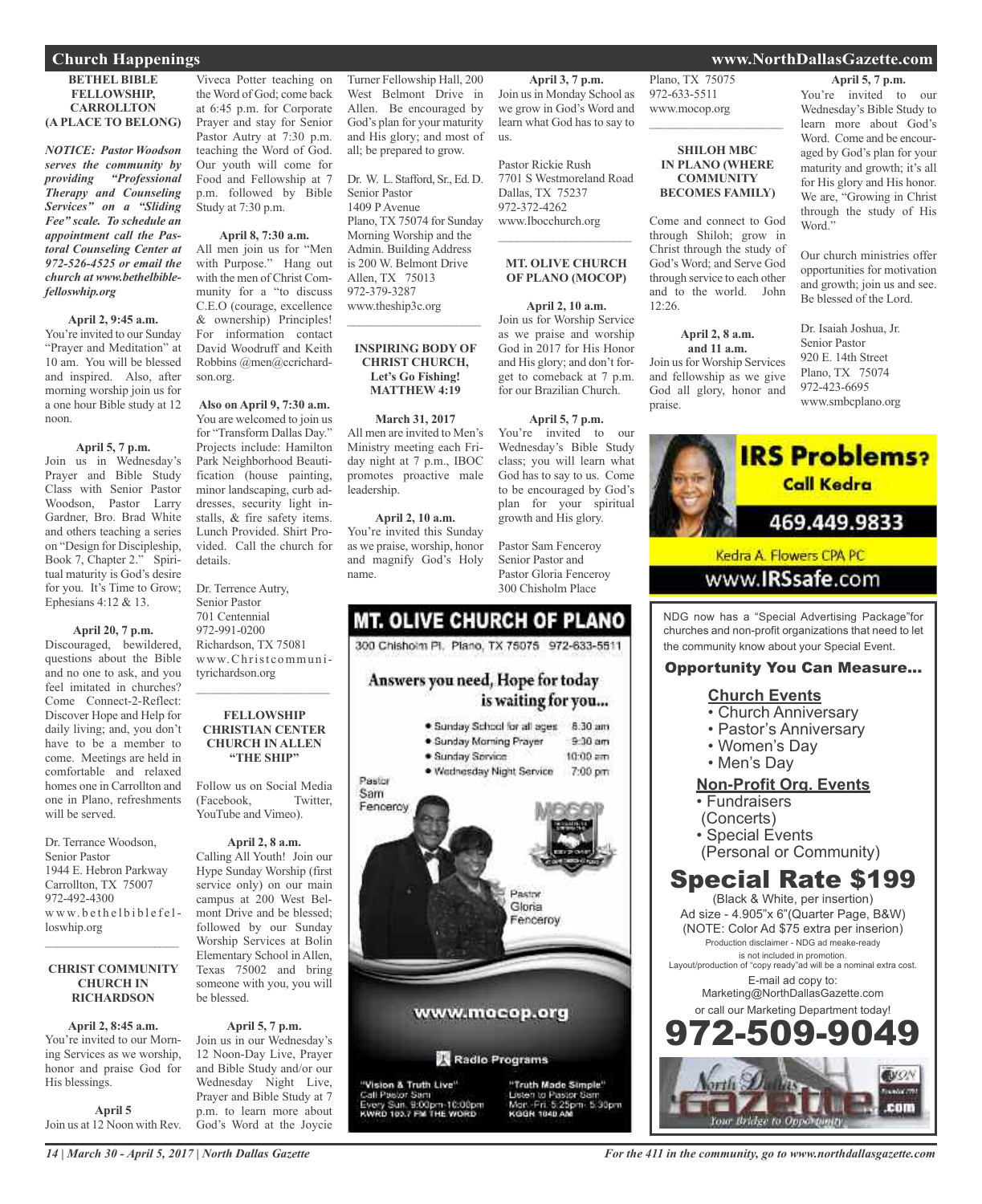#### **www.NorthDallasGazette.com Church Directory**

# **Black females honored by the U. S. Post Office from 1978-2017, Part 1**

![](_page_14_Picture_2.jpeg)

*Send email to: businessoffice@ northdallasgazette.com to sign up for Sister Tarpley's weekly electronic newsletter.*

**Shirley Chisholm (2014)** - Chisholm was the first Black woman to be elected to Congress in 1968 and served seven terms. She was also the first Black (man or woman) to run for the United States presidency.

Throughout her career, Chisholm championed causes like civil rights, advocating for early childhood education and women's rights.

**Harriet Tubman (1978, 1995)** - If anyone deserves a stamp it's Harriet Tubman. The woman literally risked her life time and time again for not only the freedom of herself but the freedom of others.

She deserves high praise and not tacky, comedy videos that make light of her legacy. The Postal service recognized this and in 1978, she wasthe first Black woman to appear on a postage stamp; and again in 1995.

**Mary McLeod Bethune (1985)** - Born to parents who had been slaves, McLeod Bethune was known as an educator and Civil Rights leader.

She started a school for Black girls in Daytona Beach, Florida which eventually became Bethune-Cookman University. She used the school as a way to show the capabilities of educated Black people and it often rivaled or bested the achievements and standards of white

## schools.

**Sojourner Truth (1986)** - Black abolitionist and women's rights activist, Sojourner Truth was born into slavery but escaped with her infant daughter to freedom in 1826.

She went to court to retrieve her son and became the first Black woman to win this type of case against a white man. She is best known for her impromptu speech, "Ain't I A Woman?" delivered in 1851 at the Ohio Women's Rights Convention.

**Ida B Wells(1990)** - Born a slave in 1862, Ida B Wells would go on to become a journalist and newspaper editor by trade. Wells spent her life as a leader in the civil rights movement.

She was best known for documenting the lynchings that were taking place across America.

**Ethel Waters (1994)** - Waters was best known for her career in jazz, big band, gospel and pop music. She also participated in Broadway stage plays and other concerts. Her most popular songs include "Stormy Weather," "Am I Blue?" and her rendition of "His Eye Is on the Sparrow." In 1962, Waters became the first Black person to be nominated for an Emmy.

**Bessie Coleman (1995)** - As the picture may reveal, Coleman was an aviator. But before then she was a manicurist listening to the stories of pilots come from the war.

But when Coleman went to flight school no one would admit her because of her race and gender. Even Black pilots wouldn't train her.

She had to leave the country in order to learn to fly.

![](_page_14_Picture_19.jpeg)

Her hard work and perseverance made her the first female, Black pilot. From there she became the first American to hold an Interna-

tional pilot's license. **Madam C.J. Walker ( 1998)** - Even though Madame C.J. is credited as developing products and technologies to straighten the hair, Madam C.J. Walker

(Sarah Breedlove) was adamant that her main goal was to grow hair.

**Zora Neale Hurston (2003)** - After living the end of her life poor and in obscurity, the United States Postal

> LIGHTHQUSE 1730 S. Ewing Ave., Dollar, TX 75216 **Pastor Sam Nix** You are welcome!

469-828-9700 illaighabad con<br>is for FREE CD "The Word will give you Victory"

Service decided to place the Harlem Renaissance author and anthropologist on a

7761 S. Westmooding 165 Luther TX recor DTA/ITA/ESS/ILOG) mand/oct/Ritching **South Arrival County County** 

Monder School Tym & Mice's Lellinsskip Eridot spe

stamp.

Inspiring Body // Christ €0×

Shiloh Missionary Baptist Church

She went from selling her wares door to door to opening her own manufacturing company in Indianapolis. But, while becoming a millionaire, she also made sure to give back and empower both men and women in the Black community.

![](_page_14_Picture_24.jpeg)

the Flame Community for 128 Years Founded 1884 920 E 14th Street France, 73 SMBC: A church Focused on Excellence while Teaching the Word. Preaching the Īsiah Joshua, Jr. *Pustor* Gospel, Reaching the World

> Worship Times: 8 and 11 a.m. Sunday School: 9:45 a.m. Mid-week: Wednesday at 7:00 p.m. Youth Church: Every 3rd, 4th, and 5th Sunday at 10:45 a.m. AWANA: Wednesday at 6:30 p.m. Contact Information: 972-423-6695 www.smbcplano.org

*For the 411 in the community, go to www.northdallasgazette.com*

*March 30 - April 5, 2017 | North Dallas Gazette | 15*